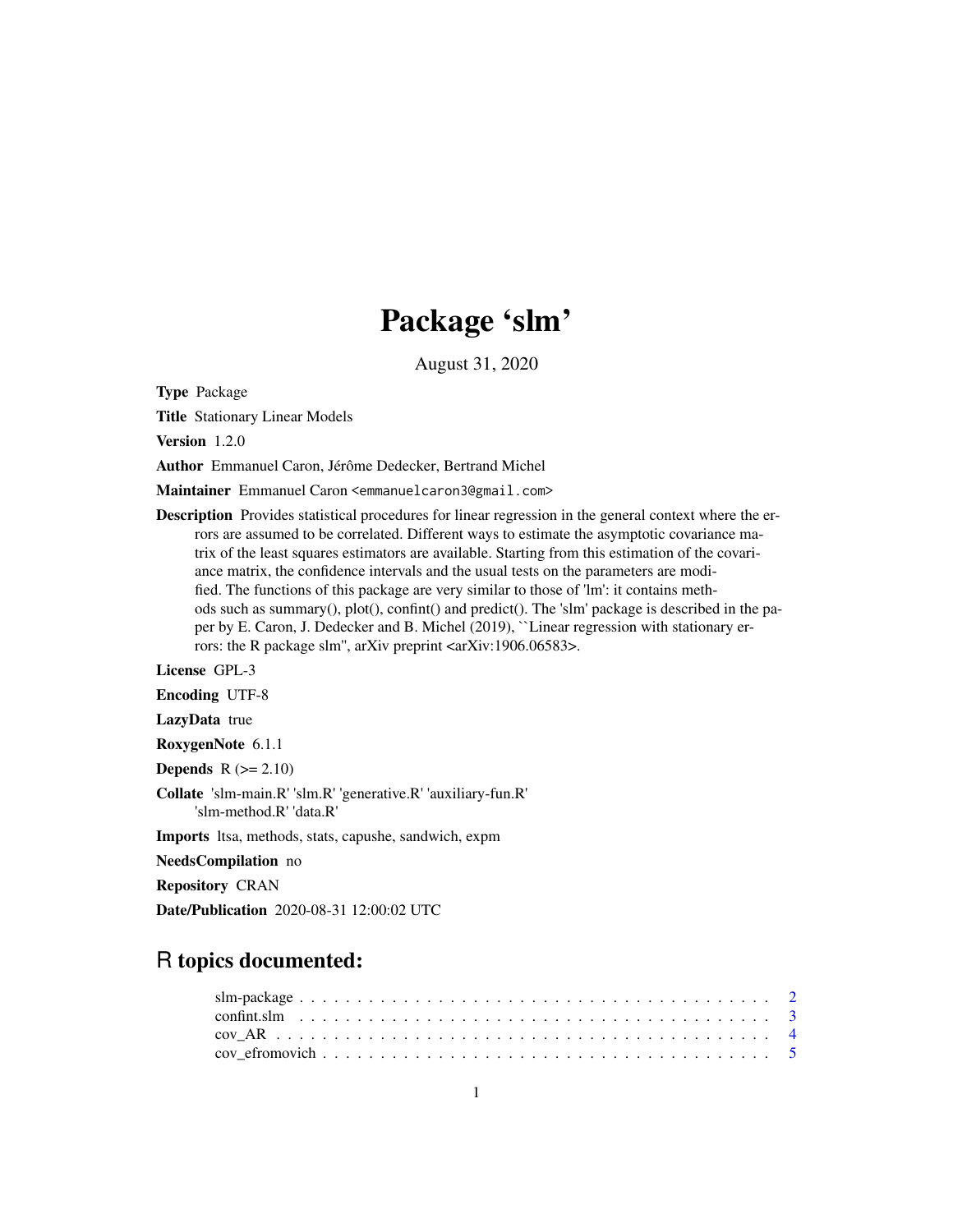<span id="page-1-0"></span>

|       | $cov\_matrix\_estimator \dots \dots \dots \dots \dots \dots \dots \dots \dots \dots \dots \dots \dots \dots \dots \dots \dots \dots$ |    |
|-------|--------------------------------------------------------------------------------------------------------------------------------------|----|
|       |                                                                                                                                      |    |
|       |                                                                                                                                      |    |
|       |                                                                                                                                      |    |
|       |                                                                                                                                      |    |
|       |                                                                                                                                      |    |
|       |                                                                                                                                      |    |
|       |                                                                                                                                      |    |
|       |                                                                                                                                      |    |
|       |                                                                                                                                      |    |
|       |                                                                                                                                      |    |
|       |                                                                                                                                      |    |
|       |                                                                                                                                      |    |
|       |                                                                                                                                      |    |
|       |                                                                                                                                      |    |
|       |                                                                                                                                      |    |
|       |                                                                                                                                      |    |
| Index |                                                                                                                                      | 24 |

slm-package *slm: A package for stationary linear models*

#### Description

The slm package enables to fit linear models on datasets considering the dependence between the observations. Most of the functions are based on the functions and methods of lm, with the same arguments and the same format for the outputs.

#### slm function, in "slm-main.R"

The slm function is the main function of this package. Its architecture is the same as the lm function but it takes into account the possible correlation between the observations. To estimate the asymptotic covariance matrix of the least squares estimator, several approaches are available: "fitAR" calls the cov\_AR function, "spectralproj" the cov\_spectralproj function, "kernel" the cov\_kernel function, "efromovich" the cov\_efromovich function and "select" the cov\_select function. The "hac" method uses the sandwich package, and more precisely, the method described by Andrews (1991) and Zeileis (2004).

#### Methods for slm, in "slm-method.R"

The slm function has several associated methods, which are the same as for the lm function. The available methods are: summary, confint, predict, plot and vcov.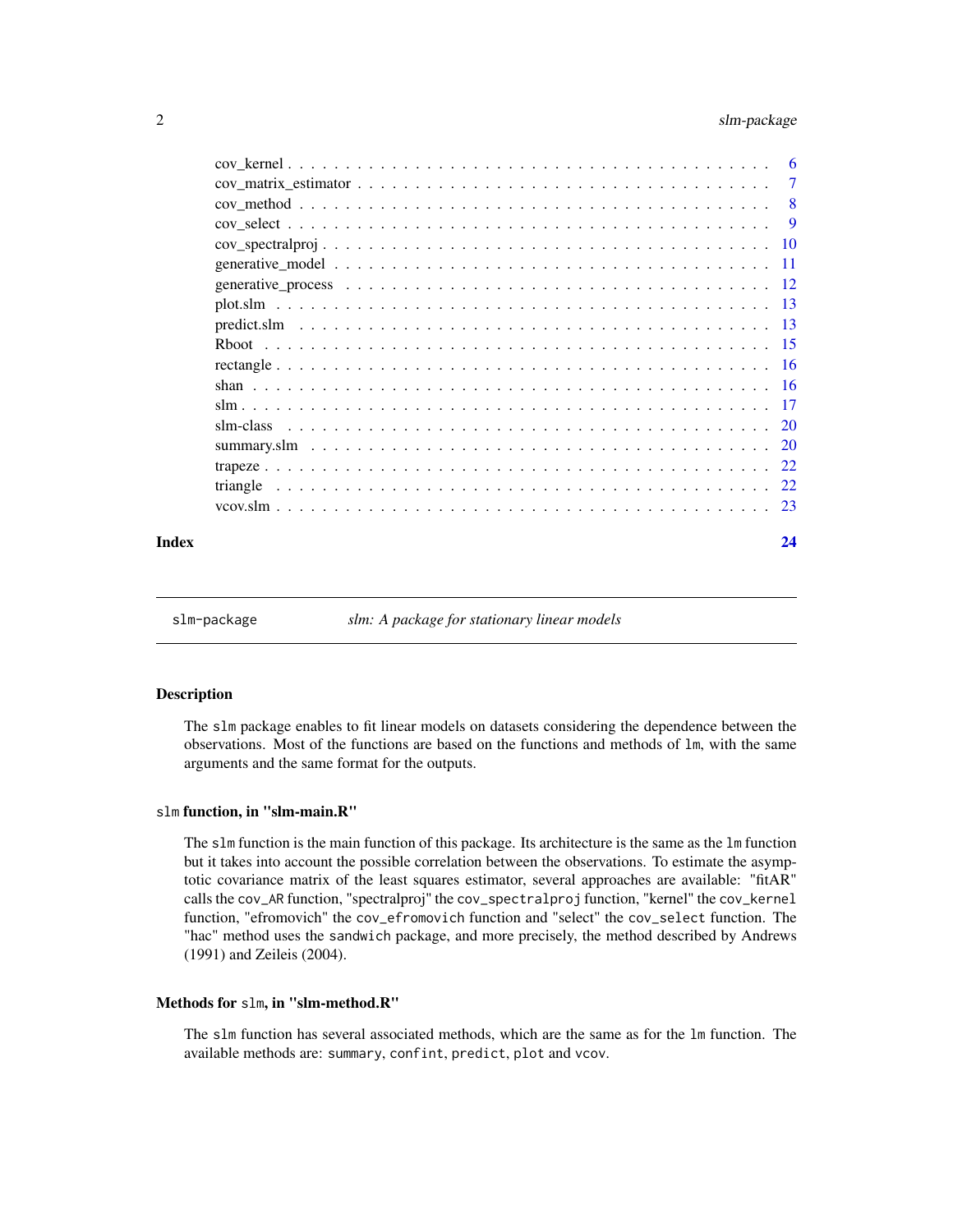#### <span id="page-2-0"></span>confint.slm  $\frac{3}{2}$

#### Others functions, in "auxiliary-fun.R"

The package has some auxiliary functions, in particular some predefined kernels for the kernel method of slm function: the trapeze kernel, the triangle kernel and the rectangular kernel. The user can also define his own kernel and put it in the argument kernel\_fonc in the slm function.

#### Generative functions, in "generative.R"

The generative\_process function generates some stationary processes. The generative\_model function generates some designs.

#### Data

The package contains a dataset "shan". This dataset comes from a study about fine particle pollution in the city of Shanghai. The data are available on the following website [https://archive.ics.](https://archive.ics.uci.edu/ml/datasets/PM2.5+Data+of+Five+Chinese+Cities#) [uci.edu/ml/datasets/PM2.5+Data+of+Five+Chinese+Cities#](https://archive.ics.uci.edu/ml/datasets/PM2.5+Data+of+Five+Chinese+Cities#).

#### References

D. Andrews (1991). Heteroskedasticity and autocorrelation consistent covariant matrix estimation. *Econometrica, 59(3), 817-858*.

E. Caron, J. Dedecker and B. Michel (2019). Linear regression with stationary errors: the R package slm. *arXiv preprint arXiv:1906.06583*. <https://arxiv.org/abs/1906.06583>.

A. Zeileis (2004). Econometric computing with HC and HAC covariance matrix estimators.

confint.slm *Confidence intervals for the Model Parameters*

#### **Description**

Computes confidence intervals for the model parameters.

#### Usage

```
## S3 method for class 'slm'
confint(object, parm = NULL, level = 0.95, ...)
```

| object | a fitted model object of class slm.                                                                                                                                          |
|--------|------------------------------------------------------------------------------------------------------------------------------------------------------------------------------|
| parm   | a vector of integer. Specifies the coordinates of the vector of parameters for<br>which a confidence interval will be given. If missing, all parameters are consid-<br>ered. |
| level  | a number between 0 and 1; the confidence level required.                                                                                                                     |
|        | additional argument(s) for methods.                                                                                                                                          |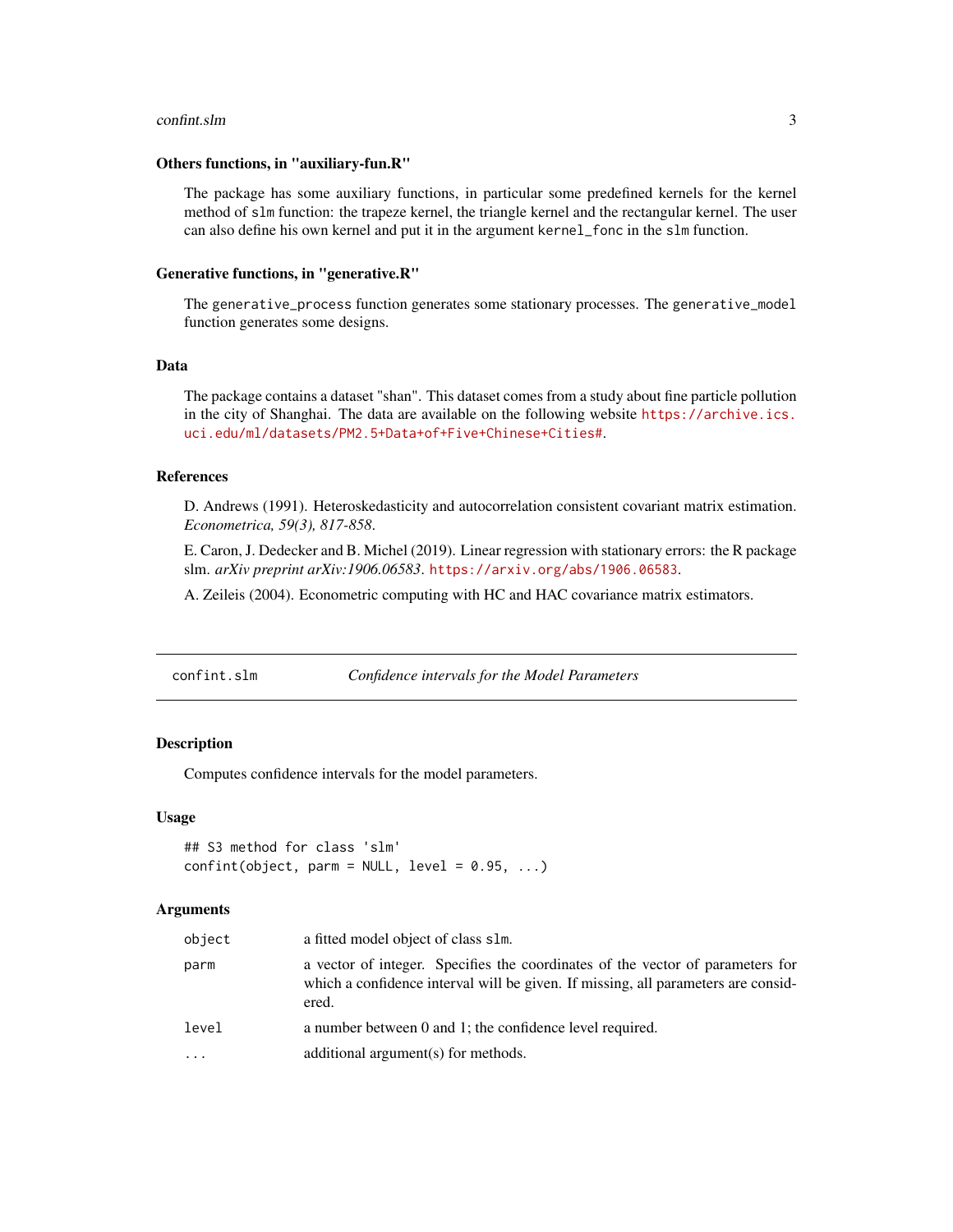#### <span id="page-3-0"></span>Value

This function returns the confidence intervals for the parameters of the model.

#### References

E. Caron, J. Dedecker and B. Michel (2019). Linear regression with stationary errors: the R package slm. *arXiv preprint arXiv:1906.06583*. <https://arxiv.org/abs/1906.06583>.

#### See Also

[confint.lm](#page-0-0).

#### Examples

```
data("shan")
reg1 = slm(Shan$PM_Xuhui ~ . , data = shan, method_cov_st = "fitAR", model_selec = -1)confint(reg1, level = 0.8)data("co2")
y = as.vector(co2)x = as.vector(time(co2)) - 1958reg2 = slm(y - x + I(x^2) + I(x^3) + sin(2*pi*x) + cos(2*pi*x) + sin(4*pi*x) +cos(4*pi*x) + sin(6*pi*x) + cos(6*pi*x) + sin(8*pi*x) + cos(8*pi*x),method_cov_st = "fitAR", model_selec = -1, plot = TRUE)
confint(reg2, level = 0.9)
```

| л<br>. . |  |  |
|----------|--|--|
|----------|--|--|

cov\_AR *Covariance estimation by AR fitting*

#### Description

Fit an autoregressive model to the process and compute the theoretical autocovariances of the fitted AR process. By default, the order is chosen by using the AIC criterion  $(model\_select = -1)$ .

#### Usage

```
cov_AR(epsilon, model_selec = -1, plot = FALSE)
```

| epsilon     | numeric vector. An univariate process.                                                                                                                                                             |
|-------------|----------------------------------------------------------------------------------------------------------------------------------------------------------------------------------------------------|
| model_selec | integer or $-1$ . The order of the method, that is the order of the AR process to be<br>fitted on the residuals. If model_selec = $-1$ , it is chosen automatically by using<br>the AIC criterion. |
| plot        | logical. By default, $plot = FALSE$ . If $plot = TRUE$ , then the ACF and the PACF<br>of the vector epsilon are plotted.                                                                           |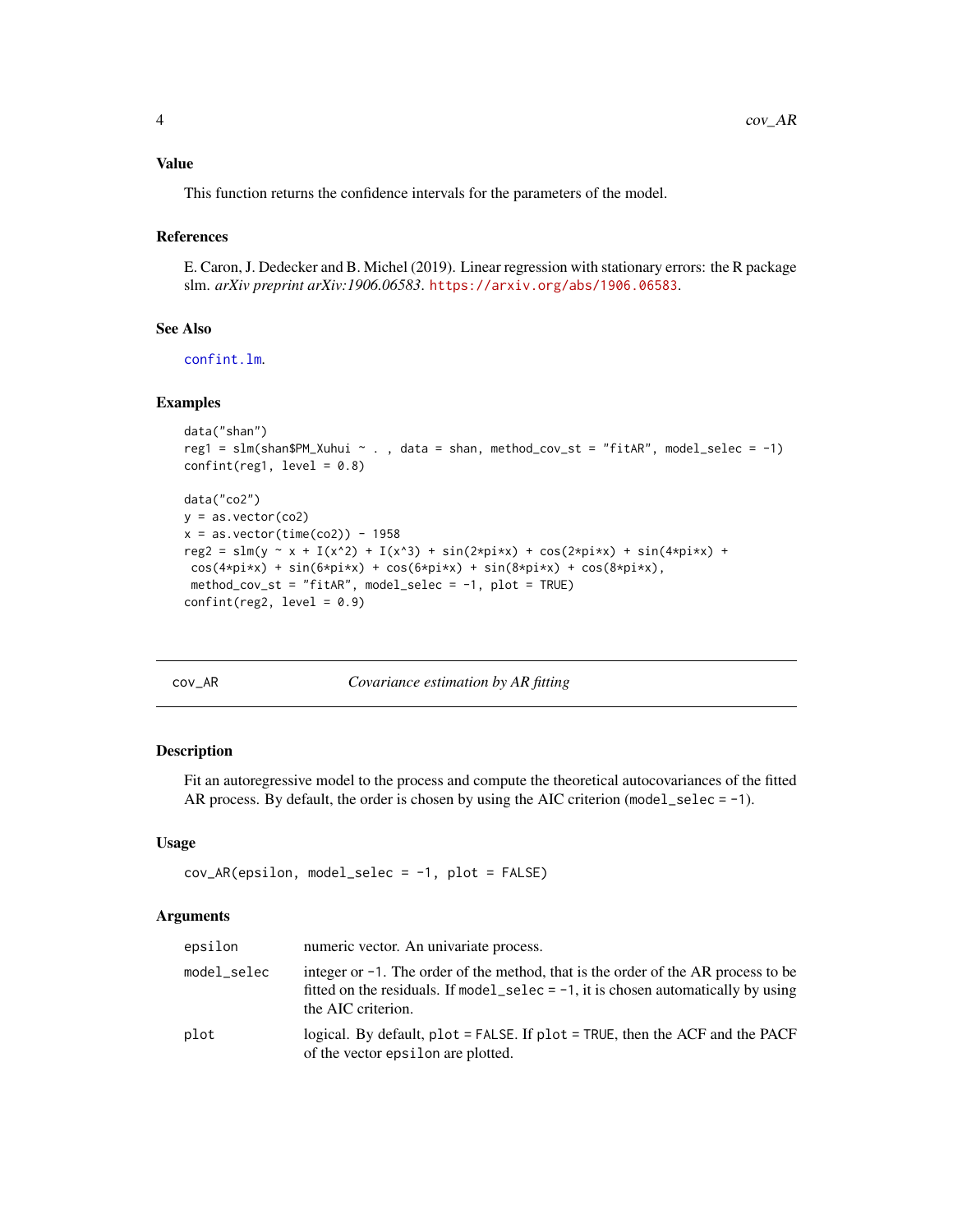#### <span id="page-4-0"></span>cov\_efromovich 5

#### Value

The function returns the vector of the theoretical autocovariances of the AR process fitted on the process epsilon.

| model selec | the order selected.                                                 |
|-------------|---------------------------------------------------------------------|
| cov st      | the vector of theoretical autocovariances of the fitted AR process. |

#### References

P.J. Brockwell and R.A. Davis (1991). Time Series: Theory and Methods. *Springer Science & Business Media*.

E. Caron, J. Dedecker and B. Michel (2019). Linear regression with stationary errors: the R package slm. *arXiv preprint arXiv:1906.06583*. <https://arxiv.org/abs/1906.06583>.

#### Examples

 $x = \arima.sim(list(ar=c(0.4, 0.2)),1000)$  $cov_A R(x, model\_select = 2, plot = TRUE)$ 

cov\_efromovich *Spectral density estimation: Efromovich method*

#### Description

This method estimates the spectral density and the autocovariances of the error process via a lagwindow estimator based on the rectangular kernel (see P.J. Brockwell and R.A. Davis (1991). Time Series: Theory and Methods. *Springer Science & Business Media*, page 330). The lag is computed according to Efromovich's algorithm (Efromovich (1998)).

#### Usage

```
cov_efromovich(epsilon, plot = FALSE)
```
#### Arguments

| epsilon | numeric vector. An univariate process.                                                           |
|---------|--------------------------------------------------------------------------------------------------|
| plot    | logical. By default, plot = FALSE. If plot = TRUE, the ACF of the process<br>epsilon is plotted. |

#### Value

The function returns the estimated autocovariances of the process, that is the Fourier coefficients of the spectral density estimates, and the order chosen by the algorithm.

| model selec | the number of selected autocovariance terms. |
|-------------|----------------------------------------------|
| cov st      | the estimated autocovariances.               |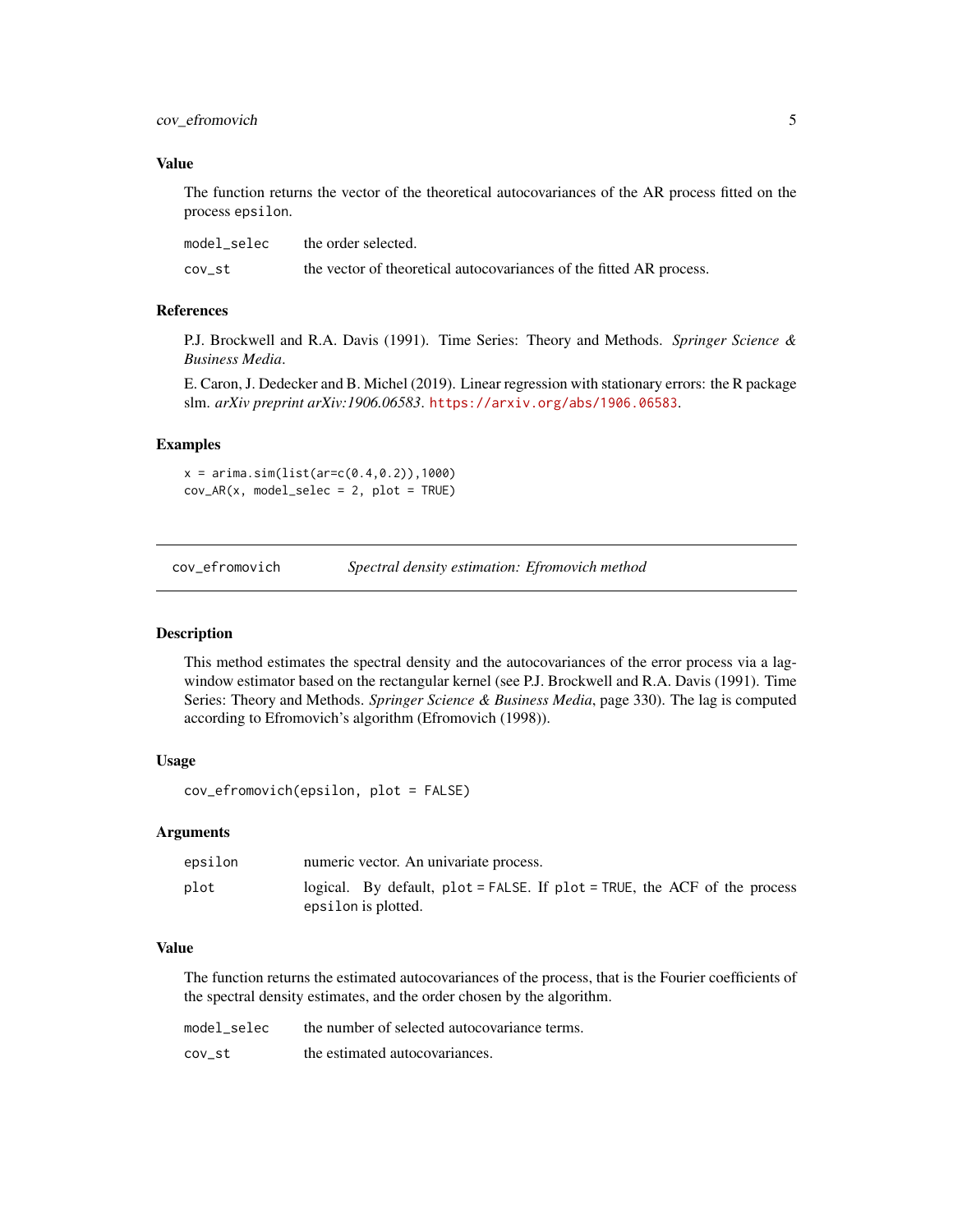<span id="page-5-0"></span>P.J. Brockwell and R.A. Davis (1991). Time Series: Theory and Methods. *Springer Science & Business Media*.

E. Caron, J. Dedecker and B. Michel (2019). Linear regression with stationary errors: the R package slm. *arXiv preprint arXiv:1906.06583*. <https://arxiv.org/abs/1906.06583>.

S. Efromovich (1998). Data-driven efficient estimation of the spectral density. *Journal of the American Statistical Association*, 93(442), 762-769.

#### Examples

```
x = \arima.sim(list(ar=c(0.4, 0.2)), 1000)cov_efromovich(x)
```
cov\_kernel *Kernel estimation: bootstrap method*

#### Description

This method estimates the spectral density and the autocovariances of the error process via a lagwindow (or kernel) estimator (see P.J. Brockwell and R.A. Davis (1991). Time Series: Theory and Methods. *Springer Science & Business Media*, page 330). The weights are computed according to a kernel  $K$  and a bandwidth  $h$  (or a lag), to be chosen by the user. The lag can be computed automatically by using a bootstrap technique (as in Wu and Pourahmadi (2009)), via the [Rboot](#page-14-1) function.

#### Usage

```
cov_kernel(epsilon, model_selec = -1,
model_max = min(50,length(epsilon)/2), kernel_fonc = triangle,
block_size = length(epsilon)/2, block_n = 100, plot = FALSE)
```

| epsilon     | numeric vector. An univariate process.                                                                                                                                                                                     |
|-------------|----------------------------------------------------------------------------------------------------------------------------------------------------------------------------------------------------------------------------|
| model_selec | integer or $-1$ . The order of the method. If model_selec = $-1$ , the method<br>chooses the treshold automatically. If $model\_select = k$ , then only $k$ autoco-<br>variance terms are kept and smoothed by the kernel. |
| model_max   | integer. The maximal order.                                                                                                                                                                                                |
| kernel_fonc | function. Defines the kernel to use in the method. The user can give his own<br>kernel function.                                                                                                                           |
| block size  | integer. If model_selec = $-1$ , it specifies the size of the bootstrap blocks. block_size<br>must be greater than model_max.                                                                                              |
| block_n     | integer. If model_selec = $-1$ , blocks number to use for the bootstrap.                                                                                                                                                   |
| plot        | logical. By default, $plot = FALSE$ . If $plot = TRUE$ , the risk curve is returned and<br>the ACF of the process.                                                                                                         |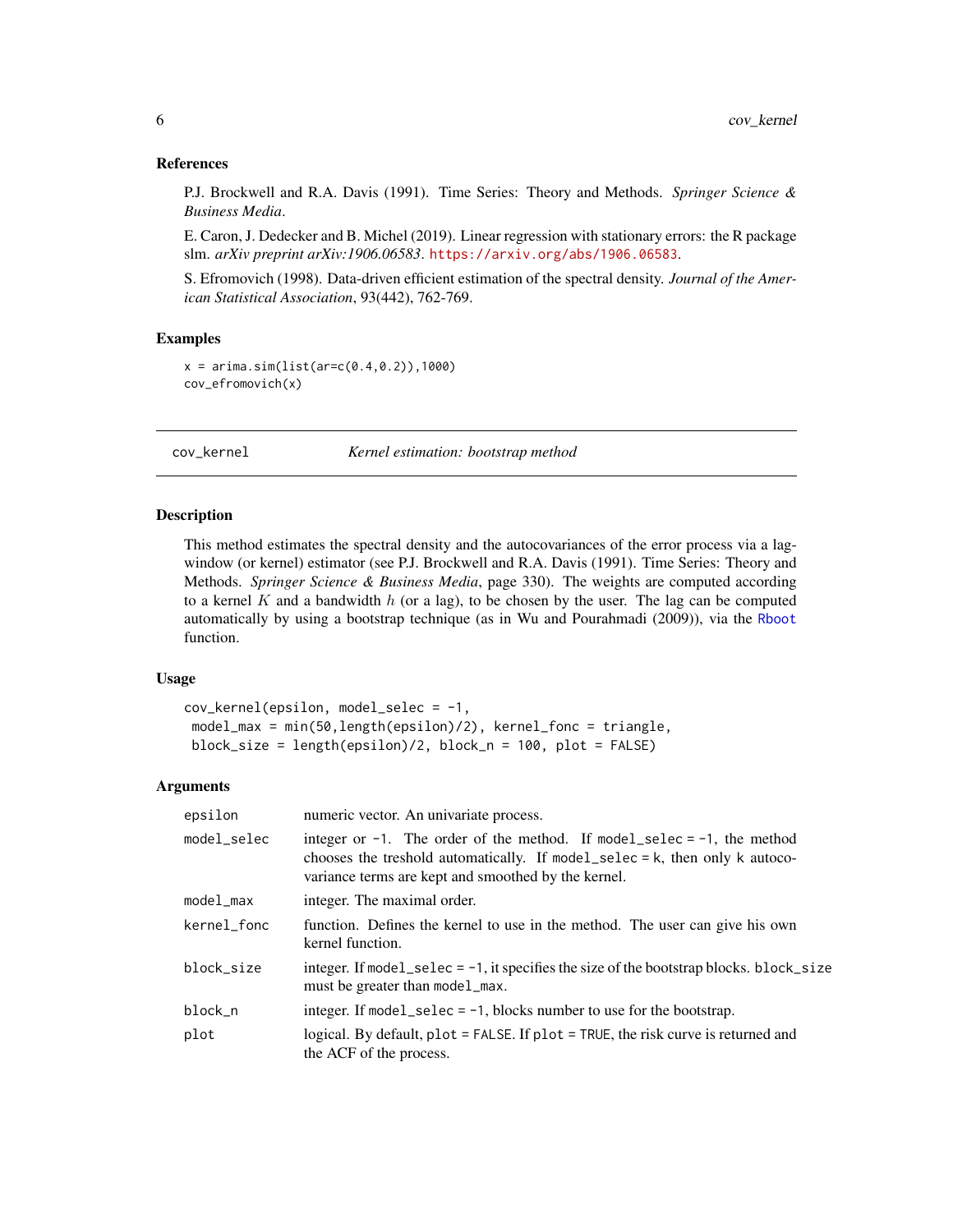#### <span id="page-6-0"></span>Value

The method returns the tapered autocovariance vector with model\_selec autocovariance terms.

| model selec | the number of selected autocovariance terms. |
|-------------|----------------------------------------------|
| cov st      | the estimated autocovariances.               |

#### References

E. Caron, J. Dedecker and B. Michel (2019). Linear regression with stationary errors: the R package slm. *arXiv preprint arXiv:1906.06583*. <https://arxiv.org/abs/1906.06583>.

W.B. Wu, M. Pourahmadi (2009). Banding sample autocovariance matrices of stationary processes. *Statistica Sinica*, pp. 1755–1768.

#### Examples

```
x = \arima.sim(list(ar=c(0.7)),1000)cov_{\text{[}x, \text{model}_{\text{[}x, \text{model}_{\text{[}x, \text{model}_{\text{[}x, \text{model}_{\text{[}x, \text{model}_{\text{[}x, \text{model}_{\text{[}x, \text{model}_{\text{[}x, \text{model}_{\text{[}x, \text{model}_{\text{[}x, \text{model}_{\text{[}x, \text{model}_{\text{[}x, \text{model}_{\text{[}x, \text{model}_{\text{[}x, \text{model}_{\text{[}x, \text{model}_{\text{[}x, \text{model}_{\text{[}x, \text{model}_{\text{[}x, \text{model}_{\text
```
<span id="page-6-1"></span>cov\_matrix\_estimator *Covariance matrix estimator for slm object*

#### **Description**

This function gives the estimation of the asymptotic covariance matrix of the normalized least squares estimator in the case of the linear regression model with strictly stationary errors.

#### Usage

```
cov_matrix_estimator(object)
```
#### Arguments

object an object of class slm.

#### Details

The function computes the covariance matrix estimator of the normalized least squares estimator from the vector cov\_st of a slm object. If the user has given the argument Cov\_ST in the slm object, then it is used to compute the final covariance matrix. If the method used is the "hac" method, then the final covariance matrix is computed via the [kernHAC](#page-0-0) function of the sandwich package, by using the Quadratic Spectral kernel and the bandwidth described in Andrews (1991). For the methods "efromovich", "kernel" and "select", the covariance matrix estimator may not be positive definite. Then we apply the "Positive definite projection" algorithm, which consists in replacing all eigenvalues lower or equal to zero with the smallest positive eigenvalue of the covariance matrix.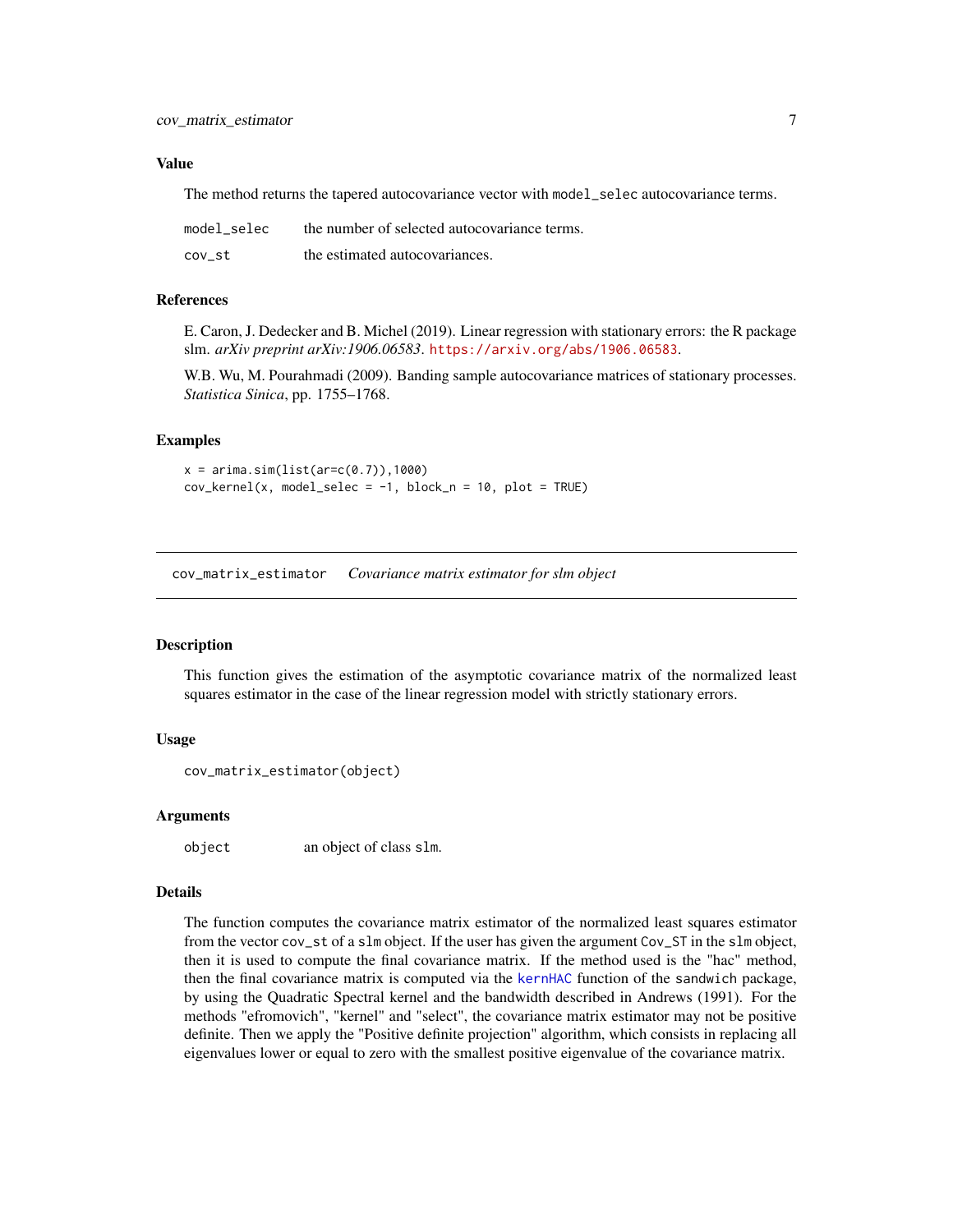#### <span id="page-7-0"></span>Value

This function returns the estimation of the asymptotic covariance matrix of the normalized least squares estimator.

#### References

D. Andrews (1991). Heteroskedasticity and autocorrelation consistent covariant matrix estimation. *Econometrica, 59(3), 817-858*.

E. Caron, J. Dedecker and B. Michel (2019). Linear regression with stationary errors: the R package slm. *arXiv preprint arXiv:1906.06583*. <https://arxiv.org/abs/1906.06583>.

A. Zeileis (2004). Econometric computing with HC and HAC covariance matrix estimators.

#### See Also

The R package [sandwich](#page-0-0).

[kernHAC](#page-0-0) for HAC methods.

cov\_method *Methods to estimate the autocovariances of a process*

#### Description

This function gives the estimation of the autocovariances of the error process, with the method chosen by the user. Five methods are available: "fitAR", "spectralproj", "efromovich", "kernel" and "select".

#### Usage

```
cov_method(epsilon, method_cov_st = "fitAR", model_selec = -1,model_max = NULL, kernel_fonc = NULL, block_size = NULL,
 block_n = NULL, plot = FALSE)
```

| epsilon              | numeric vector. An univariate process.                                                                                                                                                                                                                 |
|----------------------|--------------------------------------------------------------------------------------------------------------------------------------------------------------------------------------------------------------------------------------------------------|
| method_cov_st        | the method chosen by the user to estimate the autocovariances of the error pro-<br>cess. The user has the choice between the methods "fitAR", "spectralproj",<br>"efromovich", "kernel", "select" or "hac". By default, the "fitAR" method is<br>used. |
| model_selec          | integer or $-1$ . The order of the method. If model_selec = $-1$ , the method works<br>automatically.                                                                                                                                                  |
| model <sub>max</sub> | integer. Maximal dimension of the method.                                                                                                                                                                                                              |
| kernel_fonc          | function. Use this argument if method_cov_st = kernel. Define the kernel to<br>use in the method. The user can give his own kernel function.                                                                                                           |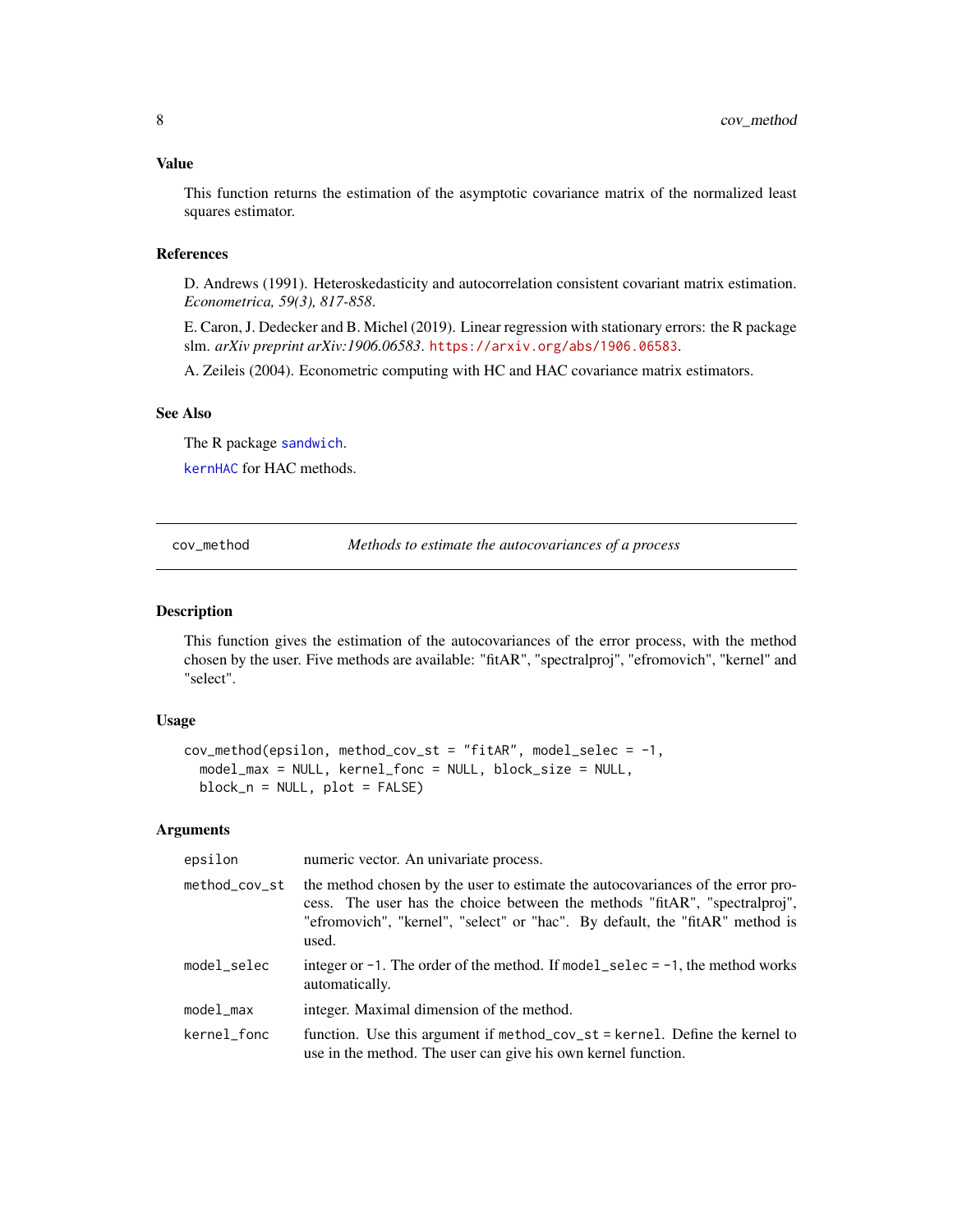#### <span id="page-8-0"></span>cov\_select 9

#### Value

The function returns the autocovariances computed with the chosen method.

#### References

E. Caron, J. Dedecker and B. Michel (2019). Linear regression with stationary errors: the R package slm. *arXiv preprint arXiv:1906.06583*. <https://arxiv.org/abs/1906.06583>.

#### Examples

```
x = \arima.sim(list(ar=c(0.4, 0.2)),1000)cov_method(x, method\_cov_st = "fitAR", model_selec = -1)
```
cov\_select *Covariances Selection*

#### Description

Allows the user to select the lags of the autocovariance terms of the process to be kept.

#### Usage

```
cov_select(epsilon, model_selec, plot = FALSE)
```
#### Arguments

| epsilon     | numeric vector. An univariate process.                                                                                              |
|-------------|-------------------------------------------------------------------------------------------------------------------------------------|
| model selec | a vector with the positive lags of the selected autocovariance terms. The variance<br>$(\text{lag} = 0)$ is automatically selected. |
| plot        | logical. By default, $plot = FALSE$ . If $plot = TRUE$ the ACF of the process is<br>plotted.                                        |

#### Details

In the framework of slm, this is a manual method for estimating the covariance matrix of the error process by only selecting some autocovariance terms from the residual autocovariances.

#### Value

This function returns the estimated autocovariance terms.

| model selec | the vector with the positive lag of the selected autocovariance terms. |
|-------------|------------------------------------------------------------------------|
| cov st      | the vector of the selected autocovariances.                            |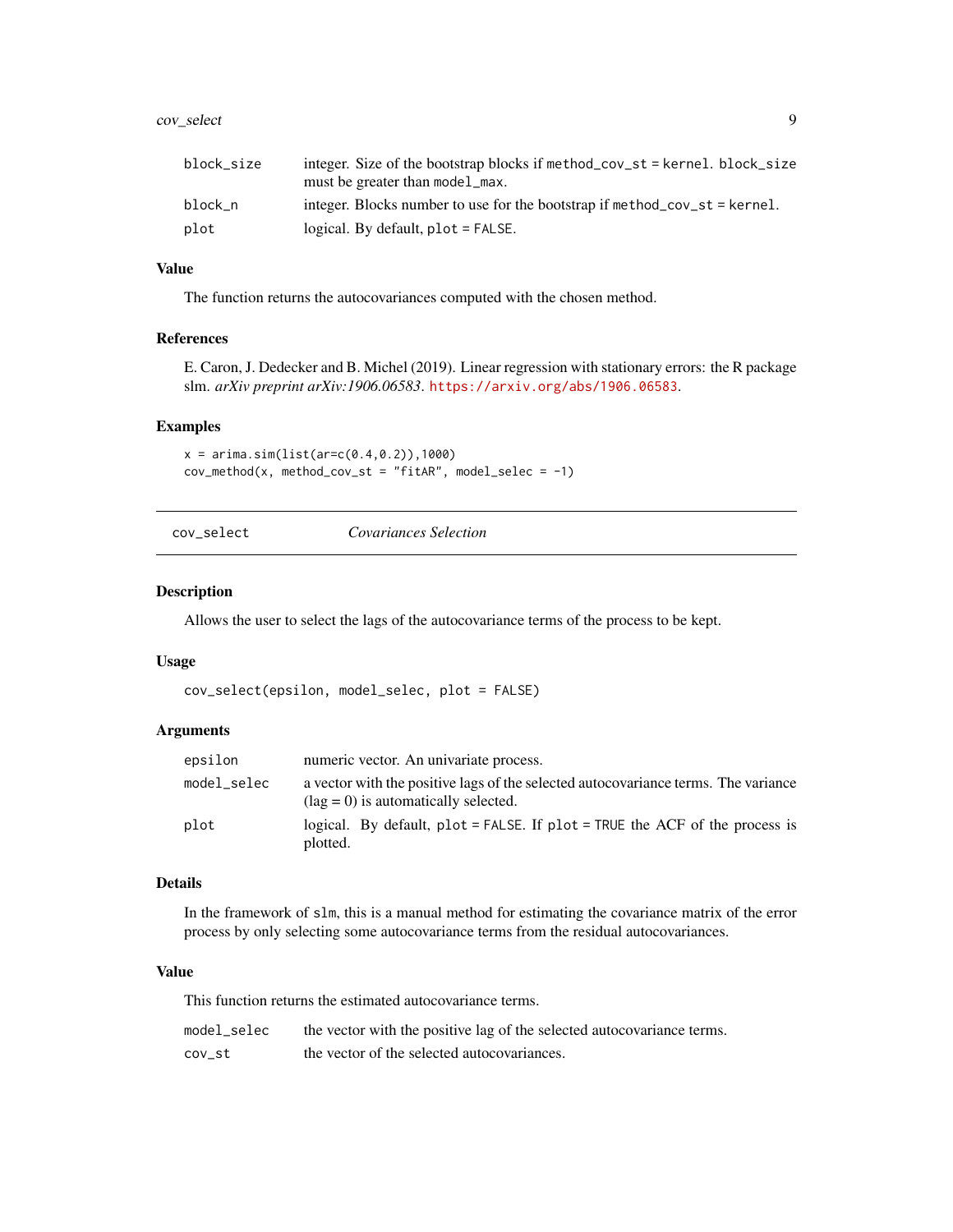<span id="page-9-0"></span>E. Caron, J. Dedecker and B. Michel (2019). Linear regression with stationary errors: the R package slm. *arXiv preprint arXiv:1906.06583*. <https://arxiv.org/abs/1906.06583>.

#### Examples

```
x = \arima.sim(list(ar=c(0.2, 0.1, 0.25)), 1000)
cov\_select(x, c(1,3,5))
```
cov\_spectralproj *Data-driven spectral density estimation*

#### Description

Computes a data-driven histogram estimator of the spectral density of a process and compute its Fourier coefficients, that is the associated autocovariances. For a dimension  $d$ , the estimator of the spectral density is an histogram on a regular basis of size  $d$ . Then we use a penalized criterion in order to choose the dimension which balance the bias and the variance, as proposed in Comte (2001). The penalty is of the form  $c * d/n$ , where c is the constant and n the sample size. The dimension and the constant of the penalty are chosen with the slope heuristic method, with the dimension jump algorithm (from package "[capushe](#page-0-0)").

#### Usage

 $cov\_spectralproj(epsilon, model\_select = -1,$ model\_max = min(100,length(epsilon)/2), plot = FALSE)

#### Arguments

| epsilon     | numeric vector. An univariate process.                                                                                                        |
|-------------|-----------------------------------------------------------------------------------------------------------------------------------------------|
| model_selec | integer. The dimension of the method. If model_selec = $-1$ , the method works<br>automatically and take a dimension between 1 and model_max. |
| model_max   | integer. The maximal dimension. By default, it is equal to the minimum between<br>100 and the length of the process divided by 2.             |
| plot        | logical. By default, $plot = FALSE$ . If $plot = TRUE$ , $plot$ the spectral density esti-<br>mator of the process.                           |

#### Value

The function returns the estimated autocovariances of the process, that is the Fourier coefficients of the spectral density estimate, and the dimension chosen by the algorithm.

| model selec | the dimension selected.        |
|-------------|--------------------------------|
| cov st      | the estimated autocovariances. |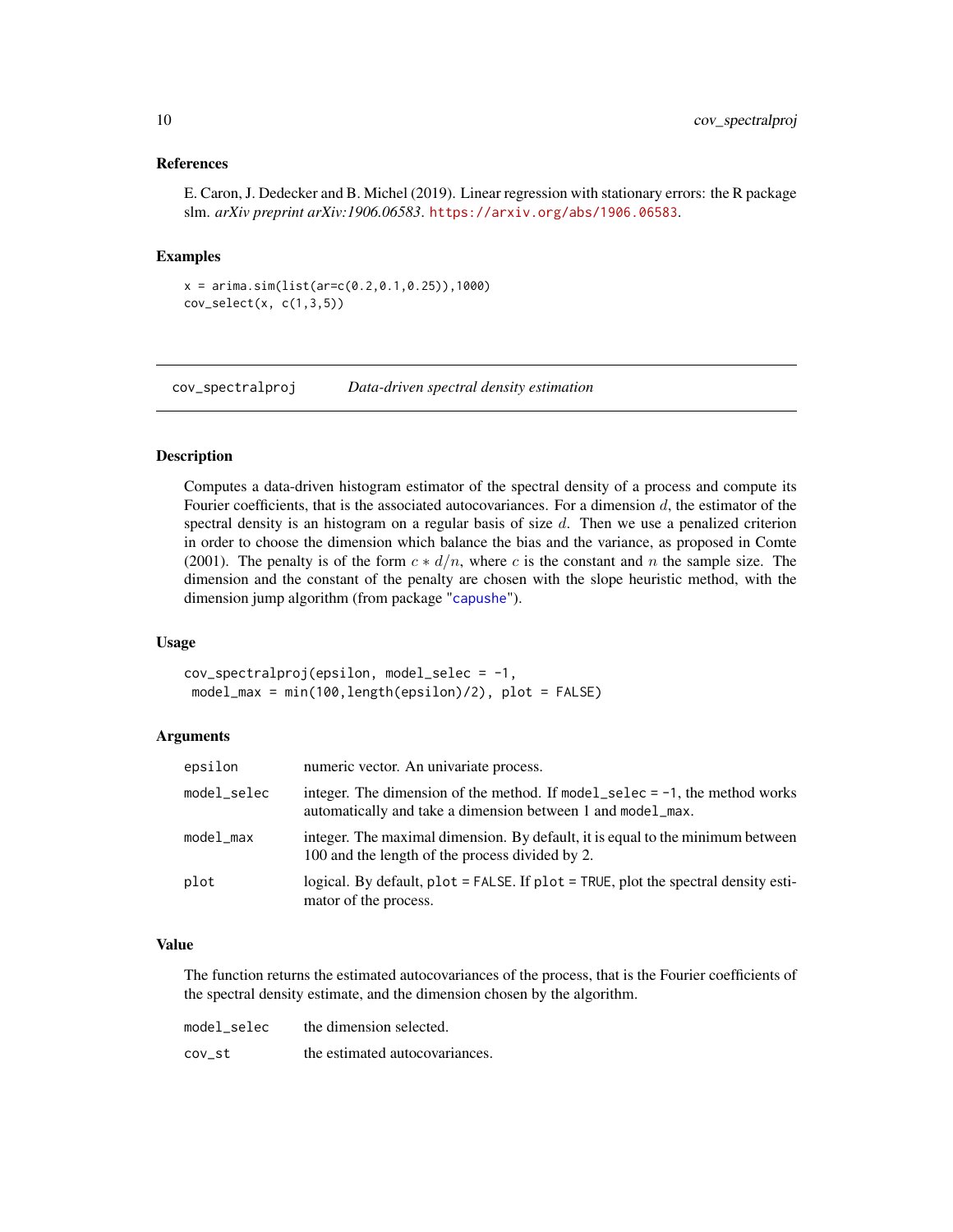<span id="page-10-0"></span>J.P. Baudry, C. Maugis B. and Michel (2012). Slope heuristics: overview and implementation. *Statistics and Computing*, 22(2), 455–470.

E. Caron, J. Dedecker and B. Michel (2019). Linear regression with stationary errors: the R package slm. *arXiv preprint arXiv:1906.06583*. <https://arxiv.org/abs/1906.06583>.

F. Comte (2001). Adaptive estimation of the spectrum of a stationary Gaussian sequence. *Bernoulli*, 7(2), 267-298.

#### See Also

The R package [capushe](#page-0-0).

Slope heuristic algorithm [DDSE](#page-0-0).

Dimension jump algorithm [Djump](#page-0-0).

#### Examples

```
x = \arima.sim(list(ar=c(0.2), ma=c(0.3, 0.05)), n=100)cov_spectralproj(x, model_selec = -1)
```
generative\_model *Some linear model*

#### **Description**

This function returns a design for the regression linear model, without the intercept. The user can choose one of the two models: "mod1" or "mod2". The first model "mod1" contains just one column, equal to  $i^2 + X_i$ ,  $i = 1, ..., n$ , where X is an AR(1) process with phi\_1 = 0.5.

The second model "mod2" contains two columns, the first equal to  $log(i) + sin(i) + X<sub>i</sub>$  and the second equal to i, for  $i = 1, ..., n$ . The process X is again an AR(1) process with phi\_1 = 0.5. More information about "mod2" is available in the paper of E. Caron, J. Dedecker and B. Michel (2019). Linear regression with stationary errors: the R package slm.

#### Usage

```
generative_model(n, model = "mod1")
```
#### Arguments

|       | integer. The sample size.                                 |
|-------|-----------------------------------------------------------|
| model | a list of character "mod1" or "mod2" to choose the model. |

#### Value

This function returns a data-frame which contains a simulated random design.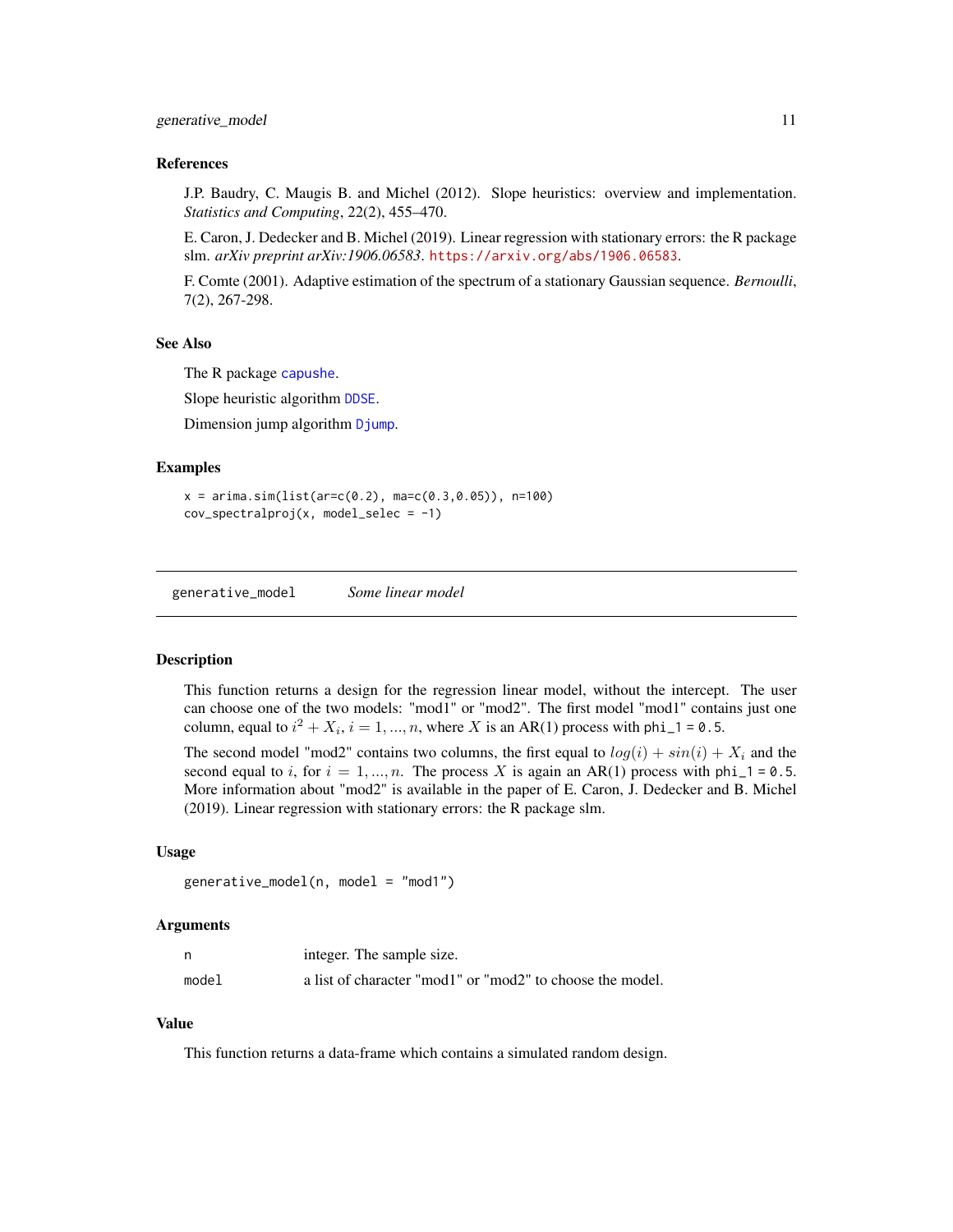<span id="page-11-0"></span>E. Caron, J. Dedecker and B. Michel (2019). Linear regression with stationary errors: the R package slm. *arXiv preprint arXiv:1906.06583*. <https://arxiv.org/abs/1906.06583>.

#### Examples

```
generative_model(500,"mod1")
```
generative\_process *Some stationary processes*

#### **Description**

This is a generative function. The user chooses one of the process: "iid", "AR1", "AR12", "MA12", "Nonmixing", "sysdyn", and it generates the chosen process. These processes are fully described in the paper of E. Caron, J. Dedecker and B. Michel (2019). Linear regression with stationary errors: the R package slm. *arXiv preprint arXiv:1906.06583*. [https://arxiv.org/abs/](https://arxiv.org/abs/1906.06583) [1906.06583](https://arxiv.org/abs/1906.06583).

#### Usage

```
generative_process(n, process = "AR1", phi = "numeric",
  theta = "numeric")
```
#### Arguments

| n       | integer. The sample size.                                              |
|---------|------------------------------------------------------------------------|
| process | a list of character to choose the process.                             |
| phi     | a numeric vector with AR parameters if the process is "AR1" or "AR12". |
| theta   | a numeric vector with MA parameters if the process is "MA12".          |

#### Value

This function returns a vector of observations drawn according to the selected process.

#### References

E. Caron, J. Dedecker and B. Michel (2019). Linear regression with stationary errors: the R package slm. *arXiv preprint arXiv:1906.06583*. <https://arxiv.org/abs/1906.06583>.

#### Examples

generative\_process(200,"Nonmixing")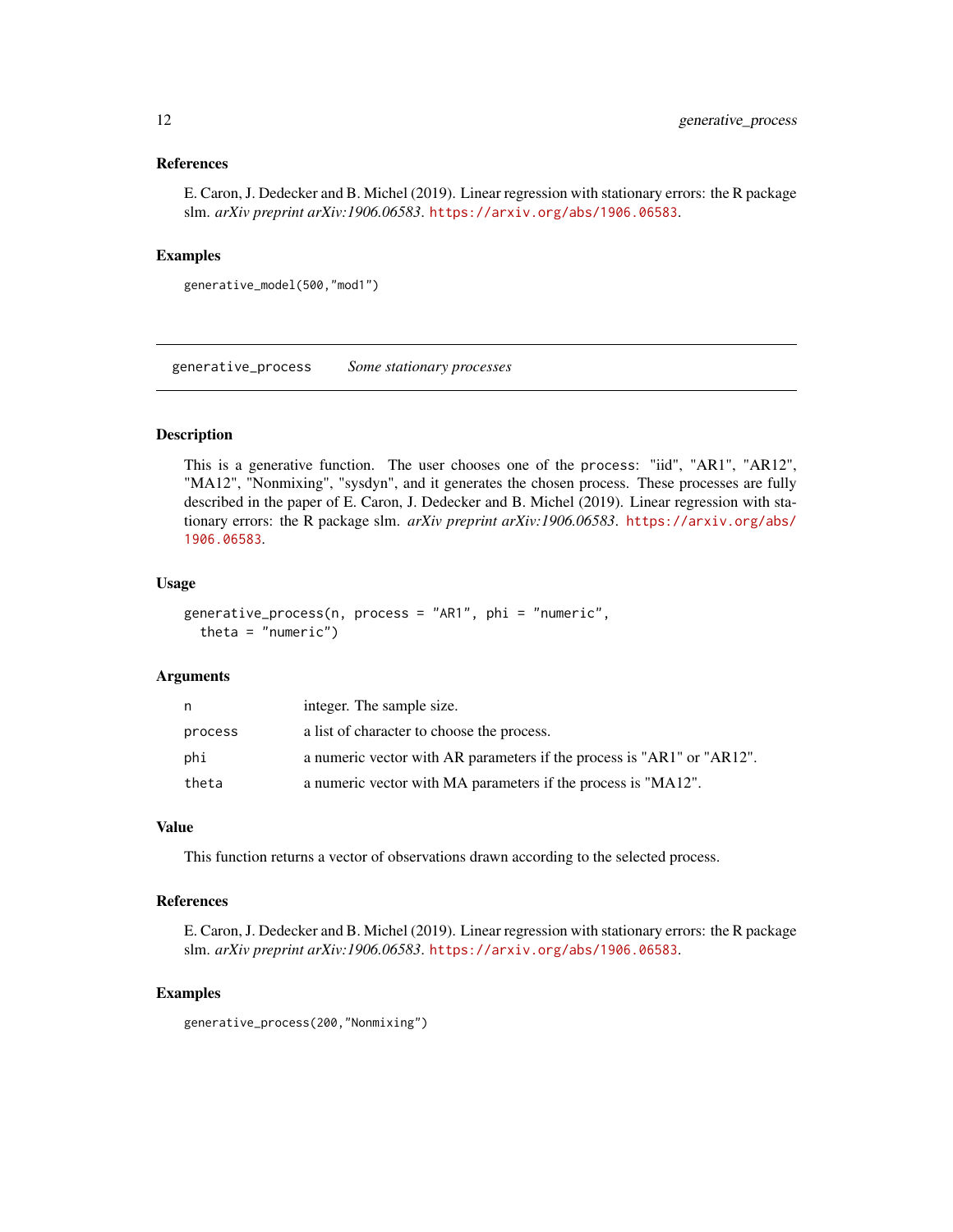<span id="page-12-0"></span>plot.slm *Plot.slm*

#### Description

Same function as the plot. Im function.

#### Usage

## S3 method for class 'slm'  $plot(x, \ldots)$ 

#### Arguments

|          | slm object.                                                  |
|----------|--------------------------------------------------------------|
| $\cdots$ | other parameters to be passed through to plotting functions. |

#### Value

This function returns the graphics of  $plot.lm(x)$ .

#### Examples

```
data("shan")
reg = slm(shan$PM_Xuhui ~ . , data = shan, method_cov_st = "fitAR", model_selec = -1)
plot(reg)
```
predict.slm *Predict for slm object*

#### Description

Predicted values based on slm object.

#### Usage

```
## S3 method for class 'slm'
predict(object, newdata = NULL, interval = "confidence",
 level = 0.95, ...
```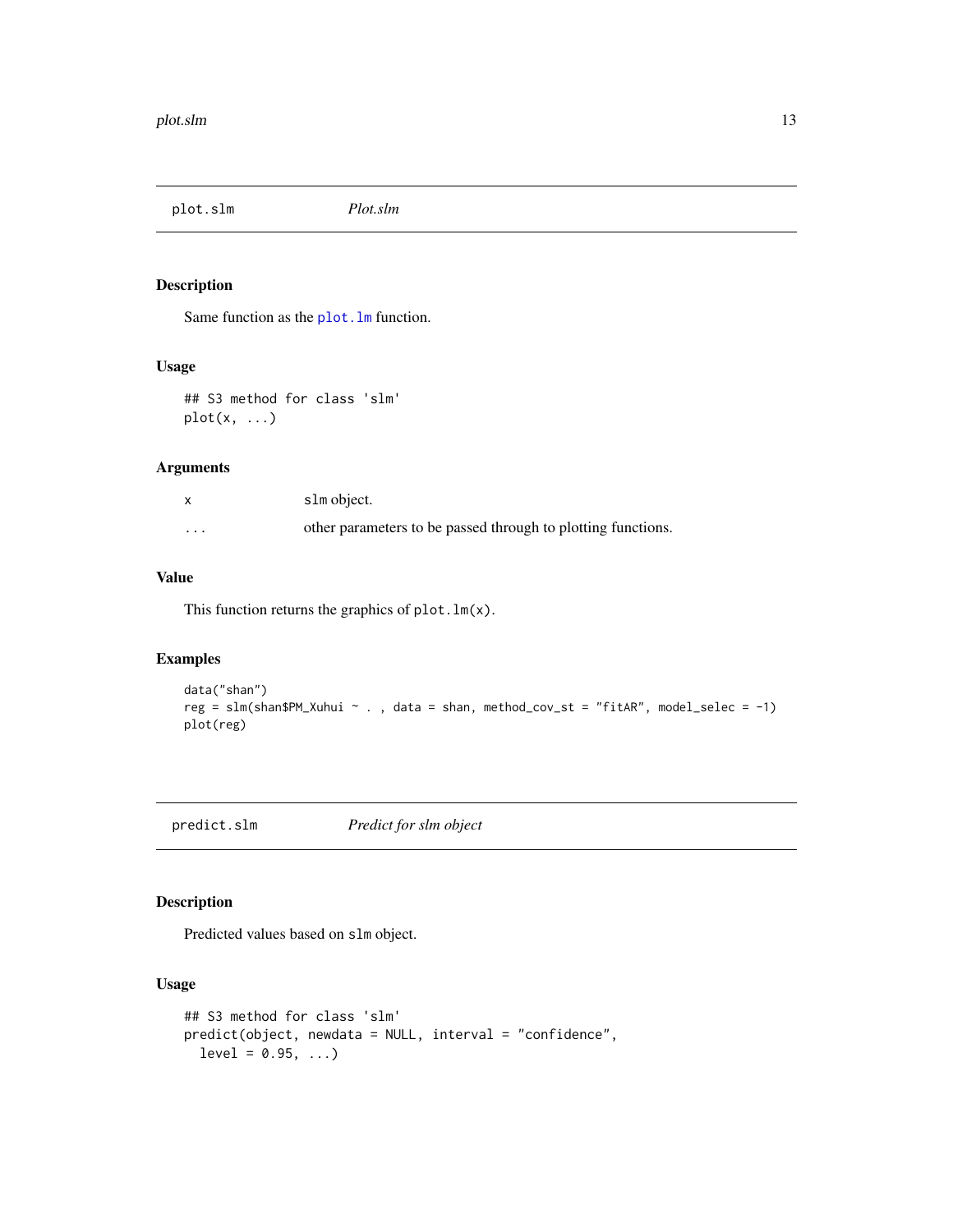#### <span id="page-13-0"></span>Arguments

| object   | an object of class slm.                                                                                                                                                                              |
|----------|------------------------------------------------------------------------------------------------------------------------------------------------------------------------------------------------------|
| newdata  | an optional data frame in which to look for variables with which to predict.<br>newdata must contain only variables and not the intercept. If omitted, the fitted<br>values are used.                |
| interval | type of interval calculation. It can be only interval = "confidence", the de-<br>fault value. It computes the confidence intervals for $x' beta$ , where $x'$ is a new<br>observation of the design. |
| level    | a number between 0 and 1, which indicates the tolerance/confidence level.                                                                                                                            |
|          | further arguments passed to or from other methods.                                                                                                                                                   |
|          |                                                                                                                                                                                                      |

### Details

This function produces predicted values, obtained by evaluating the regression function in the frame newdata (which defaults to model.frame(object)). If newdata is omitted the predictions are based on the data used for the fit.

#### Value

This function produces a vector of predictions or a matrix of predictions and bounds with column names fit, lwr, and upr if interval is set.

#### See Also

#### [predict.lm](#page-0-0).

#### Examples

```
data("shan")
reg1 = slm(shan$PM_Xuhui ~ . , data = shan, method_cov_st = "fitAR", model_selec = -1)predict(reg1)
data("co2")
y = as.vector(co2)x = as.vector(time(co2)) - 1958reg2 = slm(y x + I(x^2) + I(x^3)) + sin(2*pi*x) + cos(2*pi*x) + sin(4*pi*x) +cos(4*pi*x) + sin(6*pi*x) + cos(6*pi*x) + sin(8*pi*x) + cos(8*pi*x),method_cov_st = "fitAR", model_selec = -1)
predict(reg2)
```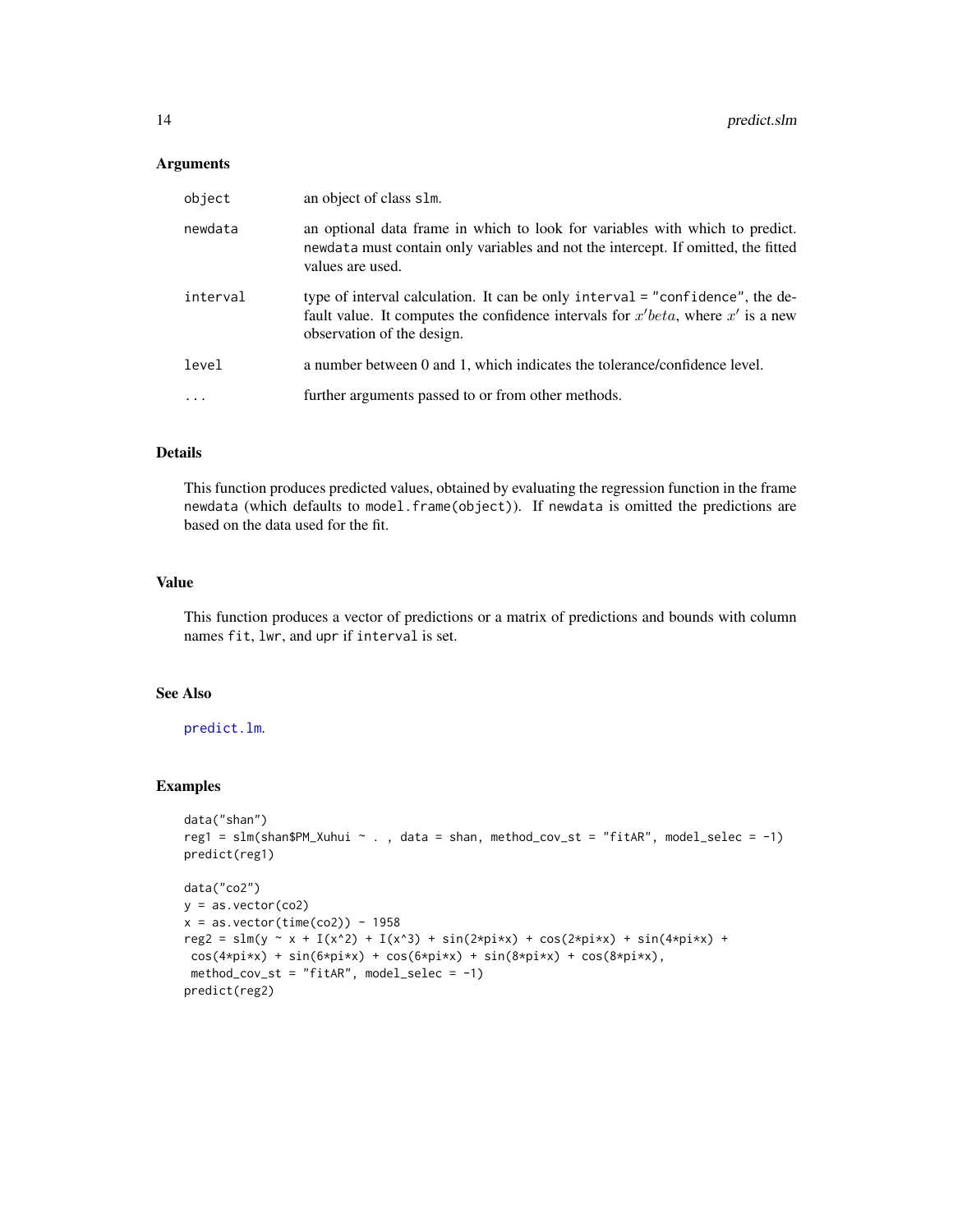<span id="page-14-1"></span><span id="page-14-0"></span>Rboot *Risk estimation for a tapered covariance matrix estimator via bootstrap method*

#### Description

This function computes an estimation of the risk for the tapered covariance matrix estimator of a process via a bootstrap method, for a specified treshold and a specified kernel.

#### Usage

```
Rboot(epsilon, treshold, block_size, block_n, model_max, kernel_fonc)
```
#### Arguments

| epsilon              | numeric vector. An univariate process.                                                                              |
|----------------------|---------------------------------------------------------------------------------------------------------------------|
| treshold             | integer. Number of estimated autocovariance terms that we consider for the<br>estimation of the covariance matrix.  |
| block_size           | integer. The size of the bootstrap blocks. block_size must be greater than<br>model_max.                            |
| block_n              | integer. Blocks number used for the bootstrap.                                                                      |
| model <sub>max</sub> | integer. The maximal dimension, that is the maximal number of terms available<br>to estimate the covariance matrix. |
| kernel_fonc          | function. The kernel to use. The user can define his own kernel and put it in the<br>argument.                      |

#### Value

This function returns a list with:

| risk      | for one treshold, the value of the estimated risk. |
|-----------|----------------------------------------------------|
| <b>SE</b> | the standard-error due to the bootstrap.           |

#### References

E. Caron, J. Dedecker and B. Michel (2019). Linear regression with stationary errors: the R package slm. *arXiv preprint arXiv:1906.06583*. <https://arxiv.org/abs/1906.06583>.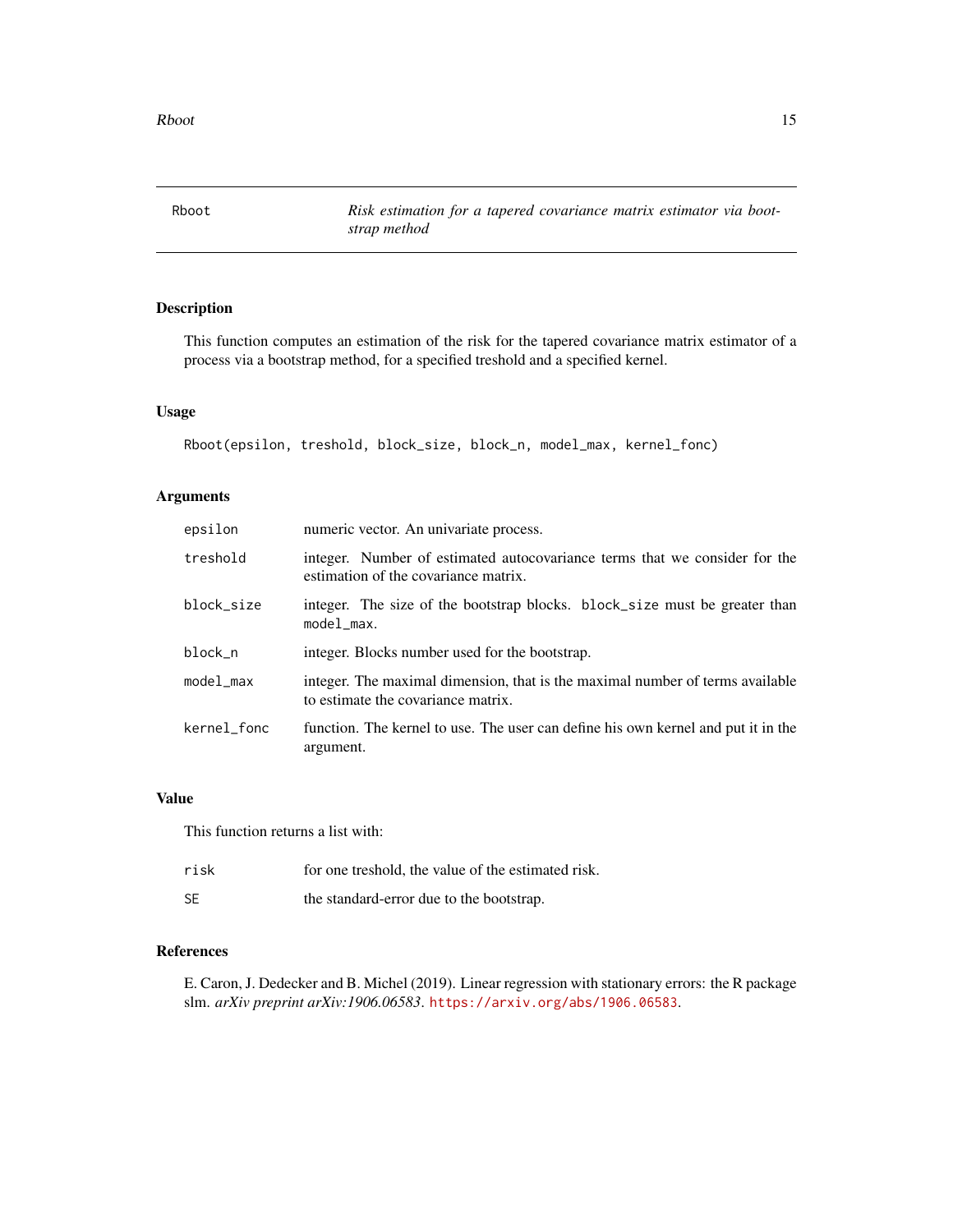<span id="page-15-0"></span>

#### Description

Rectangular kernel

#### Usage

rectangle(x)

#### Arguments

x a vector of real numbers.

#### Value

This function computes the values of the rectangular kernel at points x.

#### Examples

 $x = seq(-2, 2, length=1000)$  $y = rectangle(x)$ plot(x,y)

shan *PM2.5 Data of Shanghai*

#### Description

This dataset comes from a study about fine particle pollution in five Chinese cities. The data are available on the following website [https://archive.ics.uci.edu/ml/datasets/PM2.5+Data+](https://archive.ics.uci.edu/ml/datasets/PM2.5+Data+of+Five+Chinese+Cities#) [of+Five+Chinese+Cities#](https://archive.ics.uci.edu/ml/datasets/PM2.5+Data+of+Five+Chinese+Cities#). The present dataset concerns the city of Shanghai. From the initial dataset, we have removed the lines that contain NA observations and we then extract the first 5000 observations. Then we consider only pollution variables and weather variables.

#### Usage

data("shan")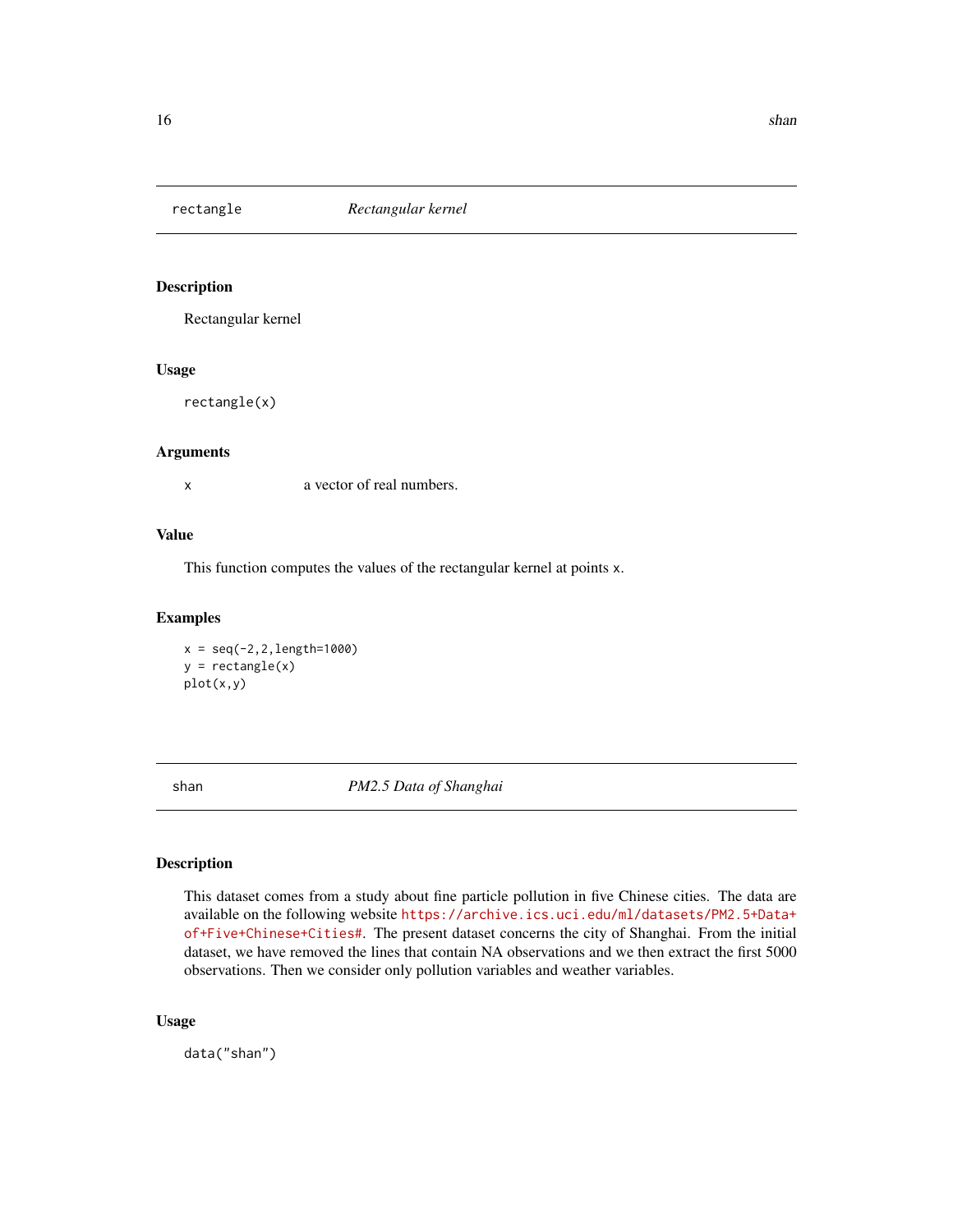#### <span id="page-16-0"></span>Format

A data frame with 5000 rows and 10 variables:

**PM\_Xuhui** PM2.5 concentration in the Xuhui district  $(ug/m3)$ .

**PM\_Jingan** PM2.5 concentration in the Jing'an district  $(ug/m3)$ .

**PM\_US.Post** PM2.5 concentration in the U.S diplomatic post  $(ug/m3)$ .

DEWP Dew Point (CelsiusDegree).

TEMP Temperature (CelsiusDegree).

**HUMI** Humidity (%).

**PRES** Pressure  $(hPa)$ .

**Iws** Cumulated wind speed  $(m/s)$ .

**precipitation** hourly precipitation  $(mm)$ .

**Iprec** Cumulated precipitation (mm).

#### References

E. Caron, J. Dedecker and B. Michel (2019). Linear regression with stationary errors: the R package slm. *arXiv preprint arXiv:1906.06583*. <https://arxiv.org/abs/1906.06583>.

X. Liang, S. Li, S. Zhang, H. Huang, S.X. Chen (2016). PM2.5 data reliability, consistency, and air quality assessment in five Chinese cities. *Journal of Geophysical Research: Atmospheres*, 121(17), 10–220.

<span id="page-16-1"></span>

slm *Fitting Stationary Linear Models*

#### Description

slm is used to fit linear models when the error process is assumed to be strictly stationary.

#### Usage

```
slm(myformula, data = NULL, model = TRUE, x = FALSE, y = FALSE,qr = TRUE, method_cov_st = "fitAR", cov_st = NULL, Cov_ST = NULL,
 model\_select = -1, model\_max = 50, kernel\_fonc = NULL,
 block_size = NULL, block_n = NULL, plot = FALSE)
```

| myformula | an object of class "formula" (or one that can be coerced to that class): a sym-<br>bolic description of the model to be fitted.                                      |
|-----------|----------------------------------------------------------------------------------------------------------------------------------------------------------------------|
| data      | an optional data frame, list or environment (or object coercible by as, data, frame<br>to a data frame) containing the variables in the model. If not found in data, |
|           | the variables are taken from environment (formula), typically the environment                                                                                        |
|           | from which slm is called.                                                                                                                                            |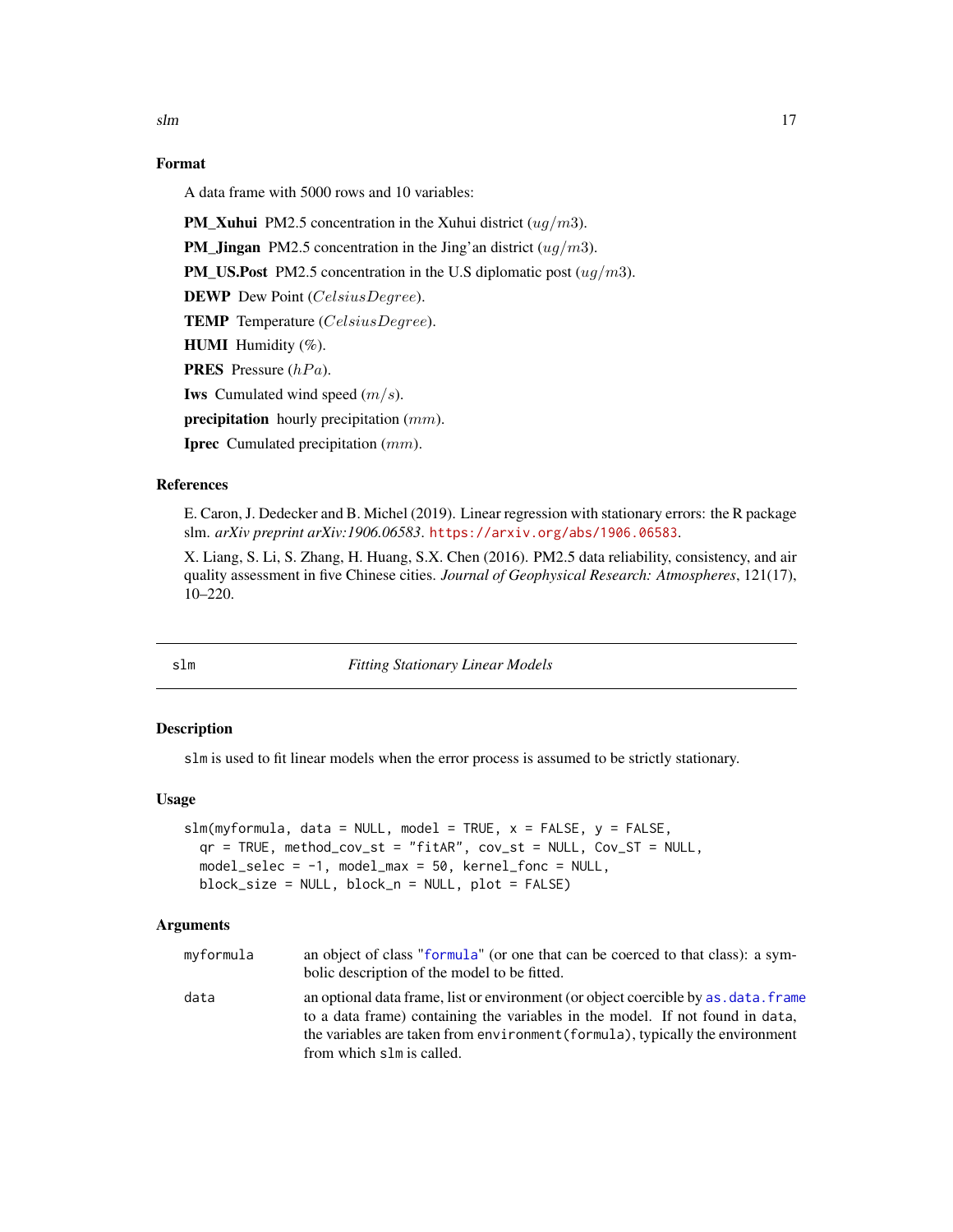<span id="page-17-0"></span>

| model, x, y, qr      | logicals. If TRUE the corresponding components of the fit (the model frame, the<br>model matrix, the response, the QR decomposition) are returned.                                                                                                     |
|----------------------|--------------------------------------------------------------------------------------------------------------------------------------------------------------------------------------------------------------------------------------------------------|
| method_cov_st        | the method chosen by the user to estimate the autocovariances of the error pro-<br>cess. The user has the choice between the methods "fitAR", "spectralproj",<br>"efromovich", "kernel", "select" or "hac". By default, the "fitAR" method is<br>used. |
| cov_st               | numeric vector. The estimated autocovariances of the error process. The user<br>can give his own vector.                                                                                                                                               |
| $Cov_ST$             | matrix. It is an argument given by the user if he wants to use his own covariance<br>matrix estimator.                                                                                                                                                 |
| model_selec          | integer or $-1$ . The order of the method. If model_selec = $-1$ , the method works<br>automatically.                                                                                                                                                  |
| model <sub>max</sub> | integer. Maximal order of the method.                                                                                                                                                                                                                  |
| kernel_fonc          | function. Use this argument if method_cov_st = kernel. Define the kernel to<br>use in the method. The user can give his own kernel function.                                                                                                           |
| block_size           | integer. Size of the bootstrap blocks if method_cov_st = kernel. block_size<br>must be greater than model_max.                                                                                                                                         |
| block_n              | integer. Blocks number to use for the bootstrap if method_cov_st = kernel.                                                                                                                                                                             |
| plot                 | logical. By default, plot = FALSE.                                                                                                                                                                                                                     |

#### Details

The slm function is based on the architecture of the lm function. Models for slm are specified symbolically. A typical model has the form response  $\sim$  terms where response is the (numeric) response vector and terms is a series of terms which specifies a linear predictor for response. See the documentation of [lm](#page-0-0) for more details.

#### Value

slm returns an object of [class](#page-0-0) "slm". The function summary is used to obtain and print a summary of the results. The generic accessor functions coefficients, effects, fitted.values and residuals extract various useful features of the value returned by slm. An object of class "slm" is a list containing at least the following components:

| method_cov_st | print the method chosen.                                                                            |
|---------------|-----------------------------------------------------------------------------------------------------|
| $cov-st$      | the estimated autocovariances of the error process. NA if "hac" is used.                            |
| Cov_ST        | if given by the user, the estimated covariance matrix of the error process. NA if<br>"hac" is used. |
| model_selec   | the order of the method.                                                                            |
| norm_matrix   | the normalization matrix of the least squares estimator.                                            |
| design_qr     | the matrix $(X^t X)^{-1}$ .                                                                         |
| coefficients  | a named vector of the estimated coefficients.                                                       |
| residuals     | the residuals, that is response minus fitted values.                                                |
| fitted.values | the fitted values.                                                                                  |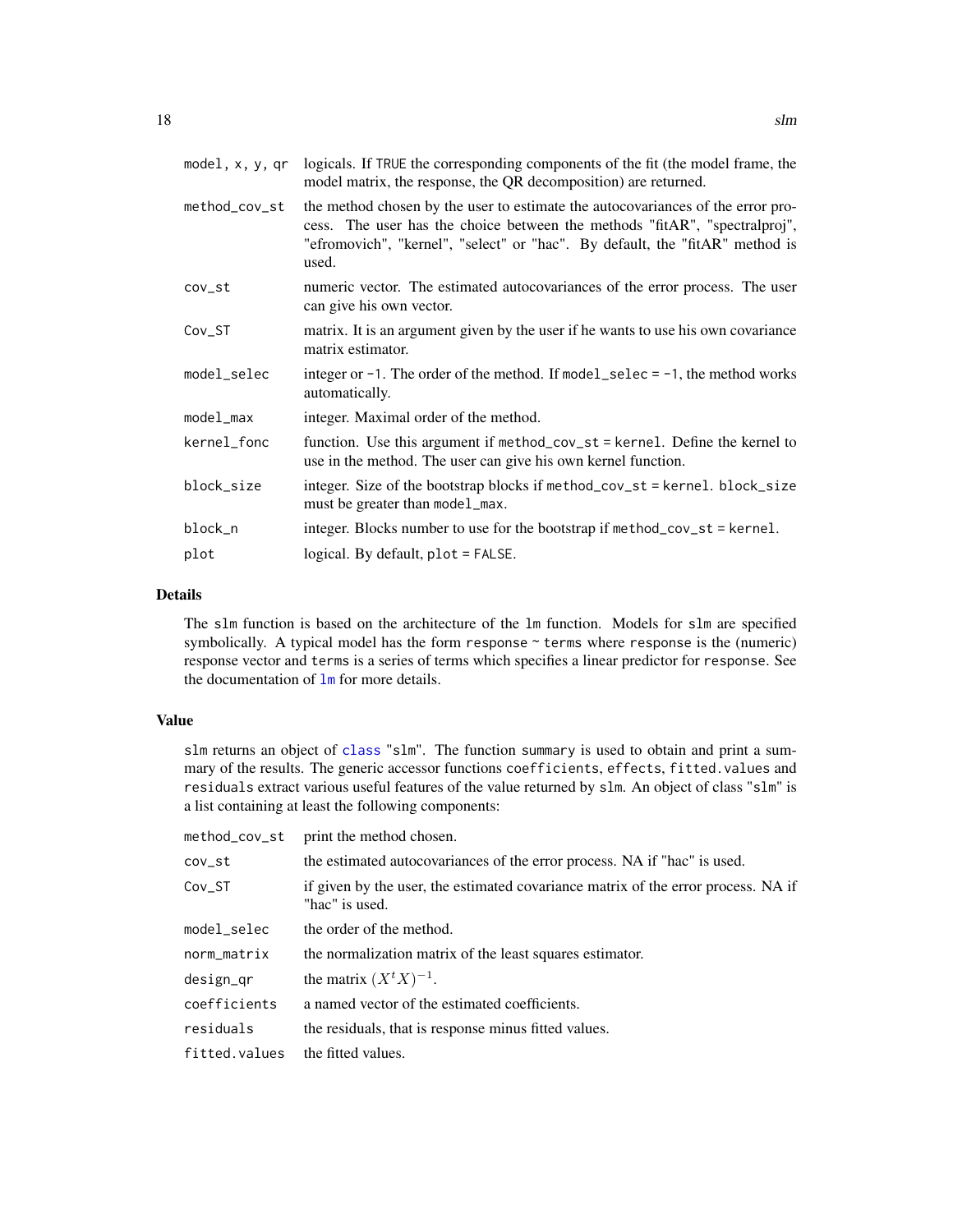<span id="page-18-0"></span> $s$ lm  $19$ 

| rank        | the numeric rank of the fitted linear model.                                 |
|-------------|------------------------------------------------------------------------------|
| df.residual | the number of observations minus the number of variables.                    |
| call        | the matched call.                                                            |
| terms       | the terms object used.                                                       |
| xlevels     | (only where relevant) a record of the levels of the factors used in fitting. |
| У           | if requested, the response used.                                             |
| x           | if requested, the model matrix used.                                         |
| model       | if requested (the default), the model frame used.                            |

#### References

E. Caron, J. Dedecker and B. Michel (2019). Linear regression with stationary errors: the R package slm. *arXiv preprint arXiv:1906.06583*. <https://arxiv.org/abs/1906.06583>.

#### See Also

[summary](#page-0-0) for summaries.

The generic functions [coef](#page-0-0), [effects](#page-0-0), [residuals](#page-0-0), [fitted](#page-0-0), [vcov](#page-0-0).

[predict](#page-0-0) for prediction, including confidence intervals for  $x'$  beta, where  $x'$  is a new observation of the design.

[confint](#page-0-0) for confidence intervals of *parameters*.

#### Examples

```
data("shan")
slm(shan$PM\_Xuhui ~. , data = shan, method\_cov_st = "fitAR", model\_select = -1)data("co2")
y = as.vector(cos2)x = as.vector(time(co2)) - 1958reg1 = slm(y ~ x + I(x^2) + I(x^3) + sin(2*pi*x) + cos(2*pi*x) + sin(4*pi*x) +
cos(4*pi*x) + sin(6*pi*x) + cos(6*pi*x) + sin(8*pi*x) + cos(8*pi*x),method_cov_st = "fitAR", model_selec = -1, plot = TRUE)
reg2 = slm(y \sim x + I(x^2) + I(x^3) + sin(2*pi*x) + cos(2*pi*x) + sin(4*pi*x) +cos(4*pi*x) + sin(6*pi*x) + cos(6*pi*x) + sin(8*pi*x) + cos(8*pi*x),method_cov_st = "kernel", model_selec = -1, model_max = 50, kernel_fonc = triangle,
 block_size = 100, block_n = 100)
```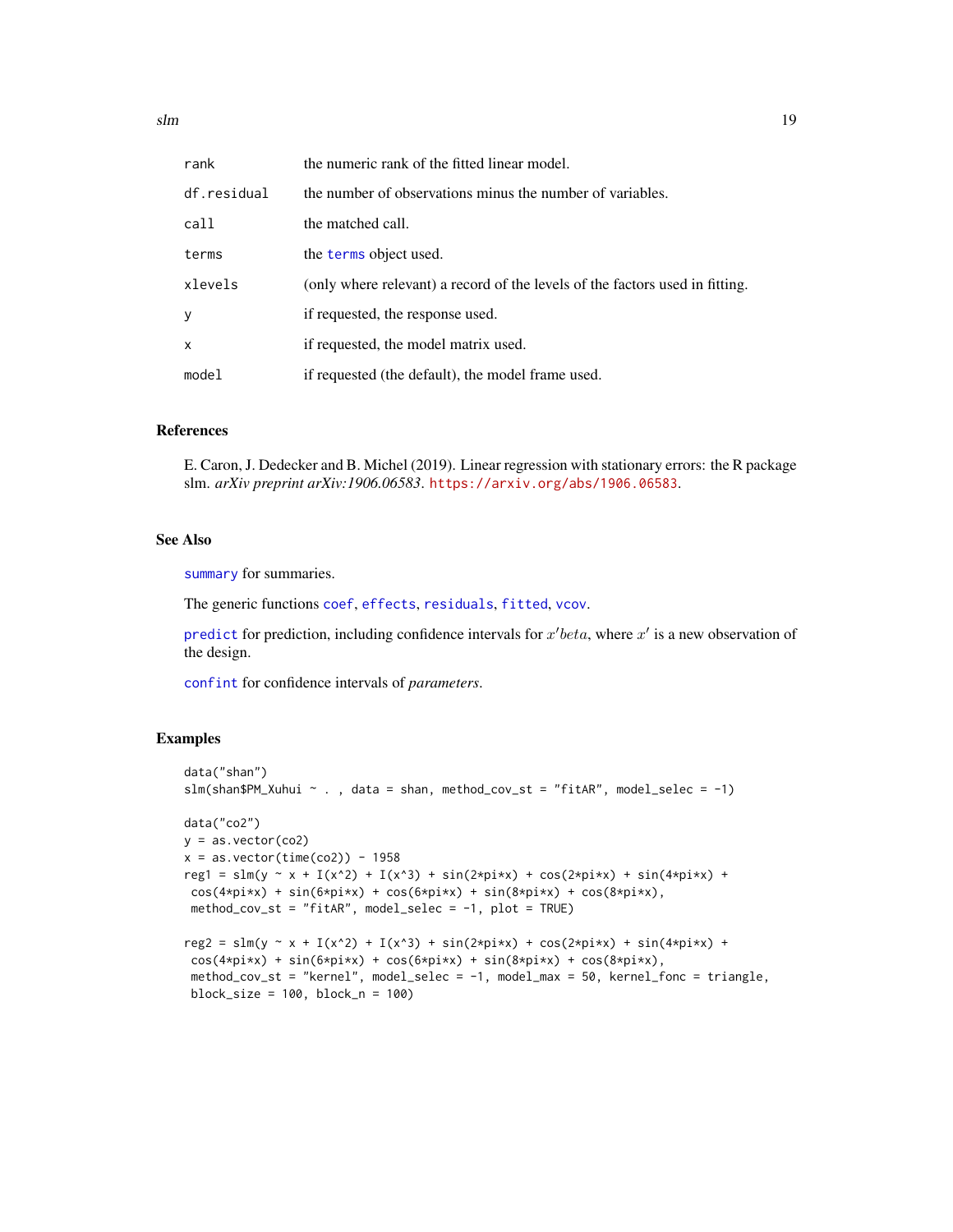<span id="page-19-0"></span>slm-class *slm class*

#### Description

An S4 class to create an slm object.

#### **Slots**

- method\_cov\_st the method used to compute the autocovariance vector of the error process. The user has the choice between the methods "fitAR", "spectralproj", "efromovich", "kernel", "select" or "hac". By default, the "fitAR" method is used.
- cov\_st a numeric vector with the estimated autocovariances of the error process, computed from the method\_cov\_st method.
- Cov\_ST the estimated covariance matrix of the error process, computed from the method\_cov\_st method.
- model\_selec integer. The order of the chosen method. If model\_selec = -1, the method works automatically.

norm\_matrix the normalization matrix of the design X.

design\_qr the matrix  $(X<sup>t</sup> X)^{-1}$ .

#### References

E. Caron, J. Dedecker and B. Michel (2019). Linear regression with stationary errors: the R package slm. *arXiv preprint arXiv:1906.06583*. <https://arxiv.org/abs/1906.06583>.

summary.slm *Summarizing Stationary Linear Model Fits*

#### Description

Summary method for class "slm".

#### Usage

```
## S3 method for class 'slm'
summary(object, correlation = FALSE,
  symbolic.cor = FALSE, ...)
```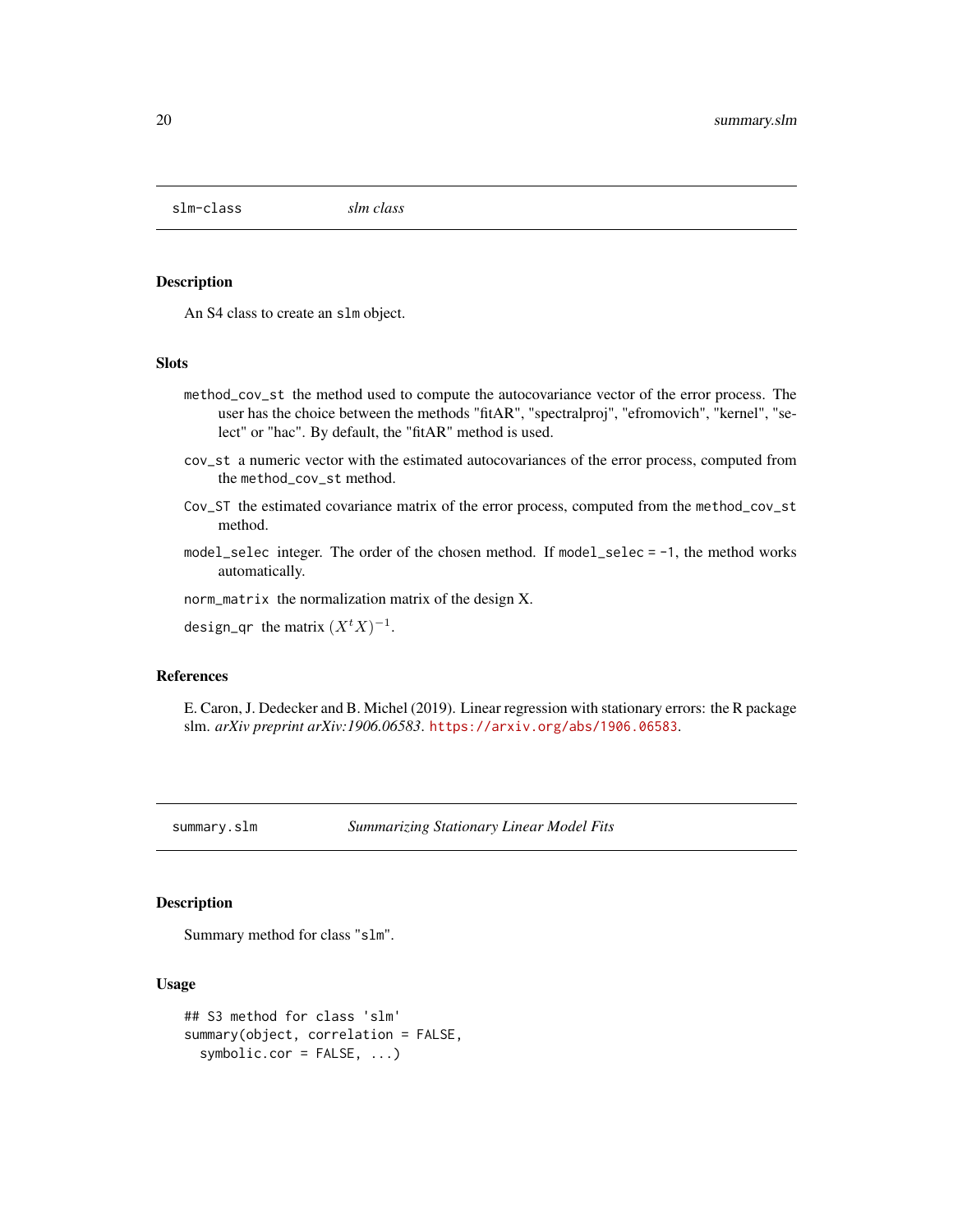#### <span id="page-20-0"></span>summary.slm 21

#### Arguments

| object       | an object of class "slm", usually, a result of a call to slm.                                       |
|--------------|-----------------------------------------------------------------------------------------------------|
| correlation  | logical. If TRUE, the correlation matrix of the estimated parameters is returned<br>and printed.    |
| symbolic.cor | logical. If TRUE, print the correlations in a symbolic form (see symnum) rather<br>than as numbers. |
| $\cdots$     | further arguments passed to or from other methods.                                                  |

#### Value

The function summary.slm computes and returns a list of summary statistics of the fitted linear model given in object, using the components (list elements) "call" and "terms" from its argument, plus:

| residuals     | the residuals, that is response minus fitted values.                                                                                                                          |
|---------------|-------------------------------------------------------------------------------------------------------------------------------------------------------------------------------|
| coefficients  | a $p * 4$ matrix with columns for the estimated coefficient, its standard error,<br>z-statistic and corresponding (two-sided) p-value. Aliased coefficients are omit-<br>ted. |
| aliased       | named logical vector showing if the original coefficients are aliased.                                                                                                        |
| sigma         | the square root of the estimated variance of the error process.                                                                                                               |
| df            | degrees of freedom, a 3-vector $(p, n - p, p*)$ , the first being the number of non-<br>aliased coefficients, the last being the total number of coefficients.                |
| chi2statistic | a 2-vector with the value of the chi2-statistic with its degree of freedom.                                                                                                   |
| r.squared     | $R^2$ , the 'fraction of variance explained by the model'.                                                                                                                    |
| cov.unscaled  | the matrix $(X^t X)^{-1}$ .                                                                                                                                                   |
| correlation   | the correlation matrix corresponding to the above cov. unscaled, if correlation<br>$=$ TRUE is specified.                                                                     |
| symbolic.cor  | (only if correlation is true.) The value of the argument symbolic.cor.                                                                                                        |

#### References

E. Caron, J. Dedecker and B. Michel (2019). Linear regression with stationary errors: the R package slm. *arXiv preprint arXiv:1906.06583*. <https://arxiv.org/abs/1906.06583>.

#### See Also

The model fitting function [slm](#page-16-1), [summary](#page-0-0).

The function [coef](#page-0-0) extracts the matrix of coefficients with standard errors, z-statistics and p-values.

#### Examples

```
data("shan")
reg1 = \text{slm}(shan$PM_Xuhui ~ ., data = shan, method_cov_st = "fitAR", model_selec = -1)
summary(reg1)
data("co2")
```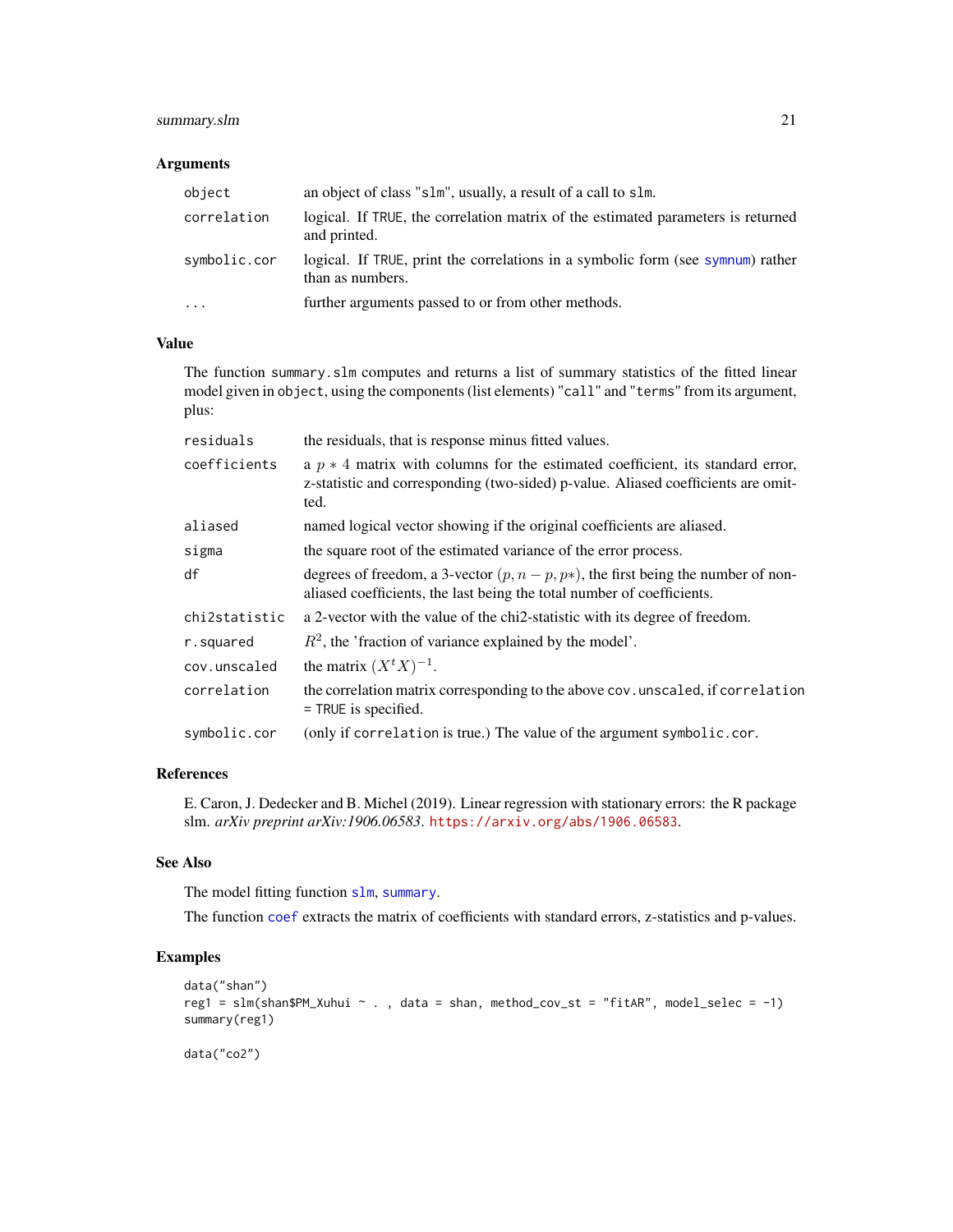$22$  triangle

```
y = as.vector(cos)x = as.vector(time(co2)) - 1958reg2 = slm(y - x + I(x^2) + I(x^3) + sin(2*pi*x) + cos(2*pi*x) + sin(4*pi*x) +cos(4*pi*x) + sin(6*pi*x) + cos(6*pi*x) + sin(8*pi*x) + cos(8*pi*x),method_cov_st = "fitAR", model_selec = -1)
summary(reg2)
```
trapeze *Trapeze kernel*

#### Description

Trapeze kernel

#### Usage

 $trapeze(x, width = 0.8)$ 

#### Arguments

| x     | a vector of real numbers. |
|-------|---------------------------|
| width | a number between 0 and 1. |

#### Value

This function computes the values of the trapeze kernel at points x.

#### Examples

 $x = seq(-2, 2, length=1000)$  $y = \text{trapeze}(x, \text{width=0.5})$ plot(x,y)

triangle *Kernel triangle*

#### Description

Kernel triangle

#### Usage

triangle(x)

#### Arguments

x a vector of real numbers.

<span id="page-21-0"></span>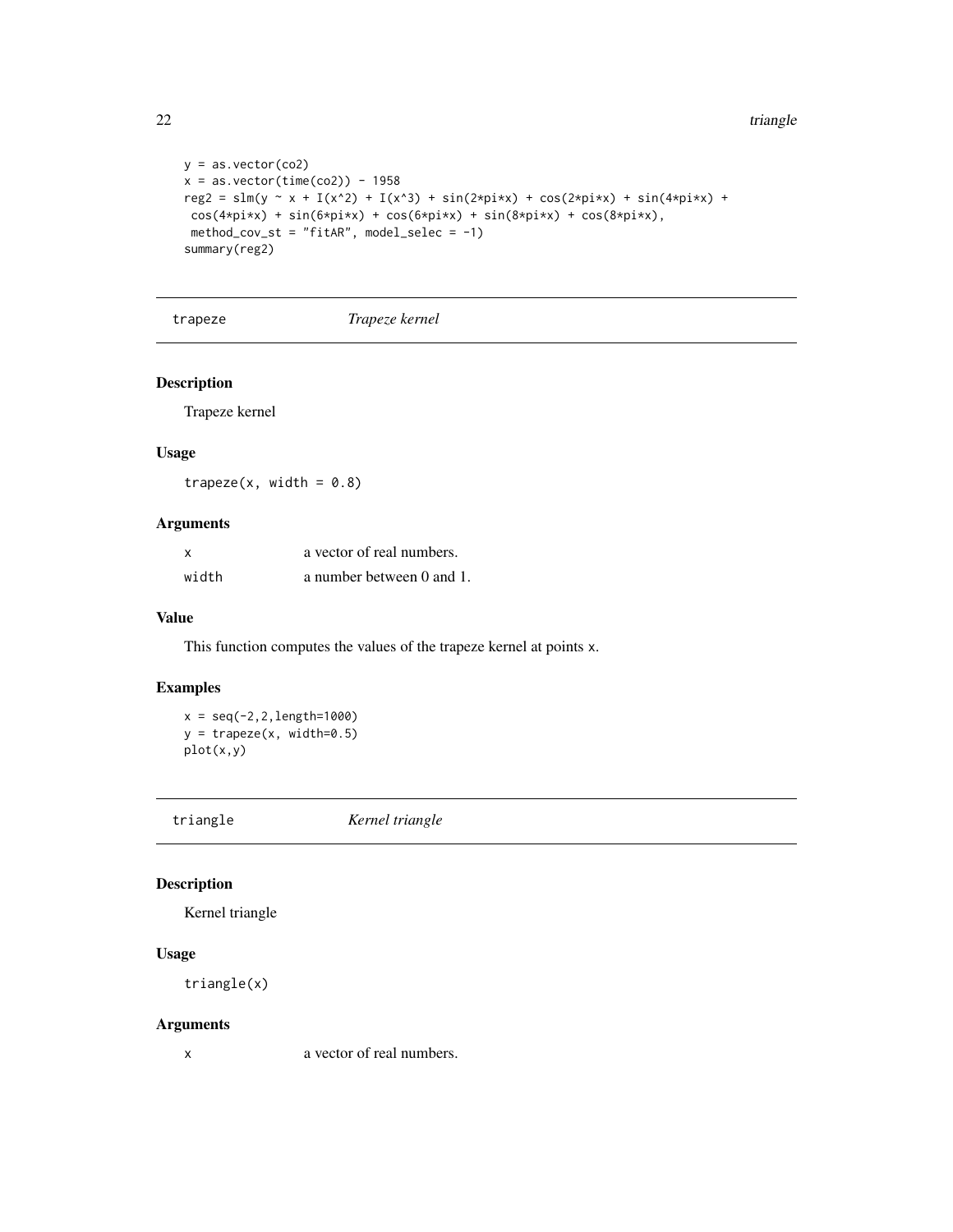#### <span id="page-22-0"></span>vcov.slm 23

#### Value

This function computes the values of the triangle kernel at points x.

#### Examples

```
x = seq(-2, 2, length=1000)y = triangle(x)plot(x,y)
```

| vcov.slm | Calculate Variance-Covariance Matrix for a Fitted Model Object of |
|----------|-------------------------------------------------------------------|
|          | class slm                                                         |

#### Description

Returns the variance-covariance matrix of the (non-normalized) least squares estimators for an object of class slm.

#### Usage

## S3 method for class 'slm' vcov(object, ...)

#### Arguments

| object                  | a fitted model object of class slm.        |
|-------------------------|--------------------------------------------|
| $\cdot$ $\cdot$ $\cdot$ | additional arguments for method functions. |

#### Value

The variance-covariance matrix of the (non-normalized) least squares estimators for an object of class slm.

#### See Also

The generic function [vcov](#page-0-0).

The function [cov\\_matrix\\_estimator](#page-6-1).

#### Examples

```
n = 500
eps = generative_process(n,"AR1",c(0.7))
X = as.matrix(generative_model(n,"mod2"))
Y = 3 + 2 \times X[, 2] + \text{eps}reg = slm(Y \sim X, method\_cov_st = "fitAR", model\_select = -1)vcov(reg)
```